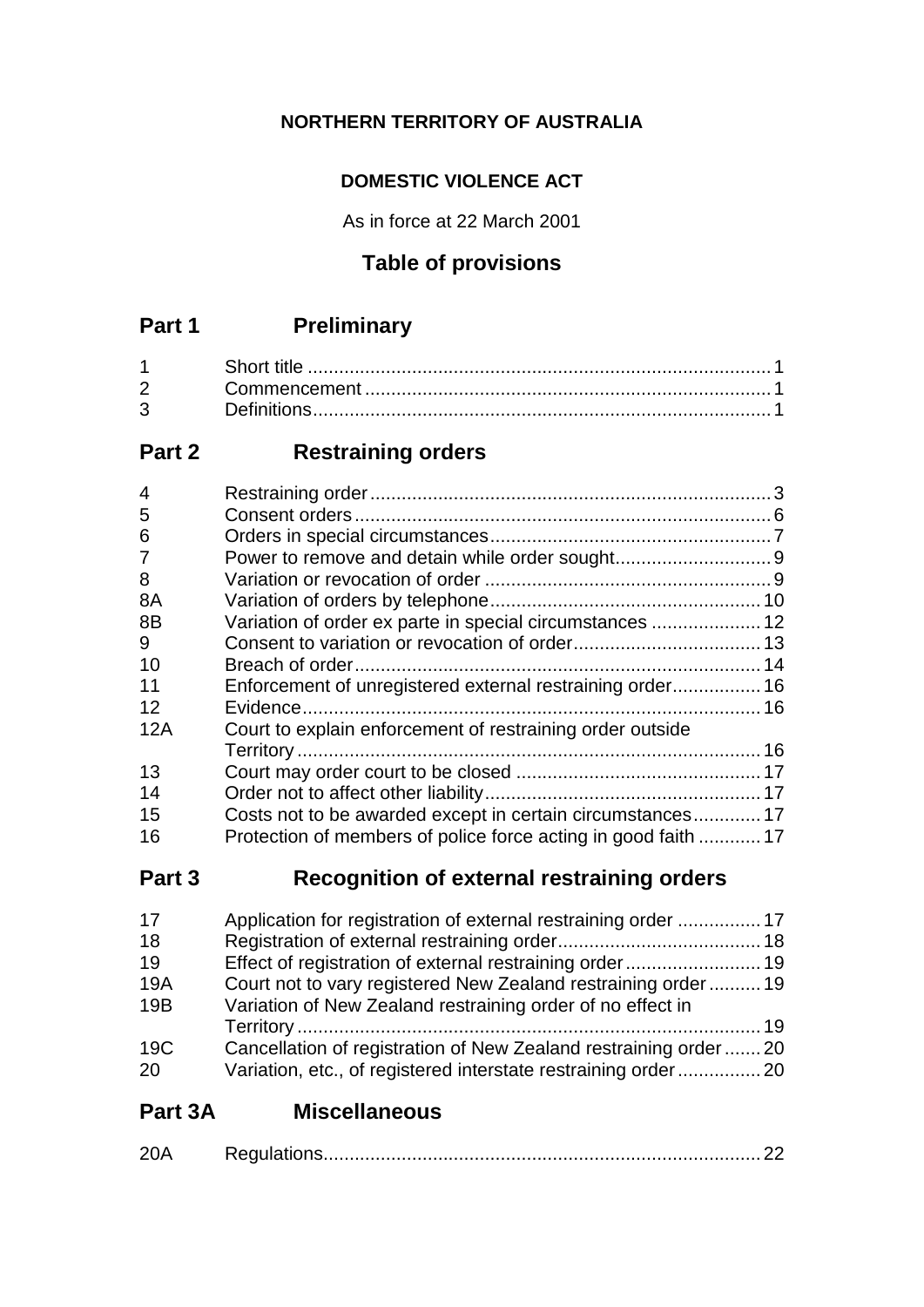| 20AA | Power to summon witnesses, require production of |  |
|------|--------------------------------------------------|--|
|      |                                                  |  |
| 20AB |                                                  |  |
| 20AC |                                                  |  |
| 20AD |                                                  |  |
| 20AE |                                                  |  |
| 20AF |                                                  |  |
|      |                                                  |  |

# **Part 4 Transitional**

|--|--|--|--|

**ENDNOTES**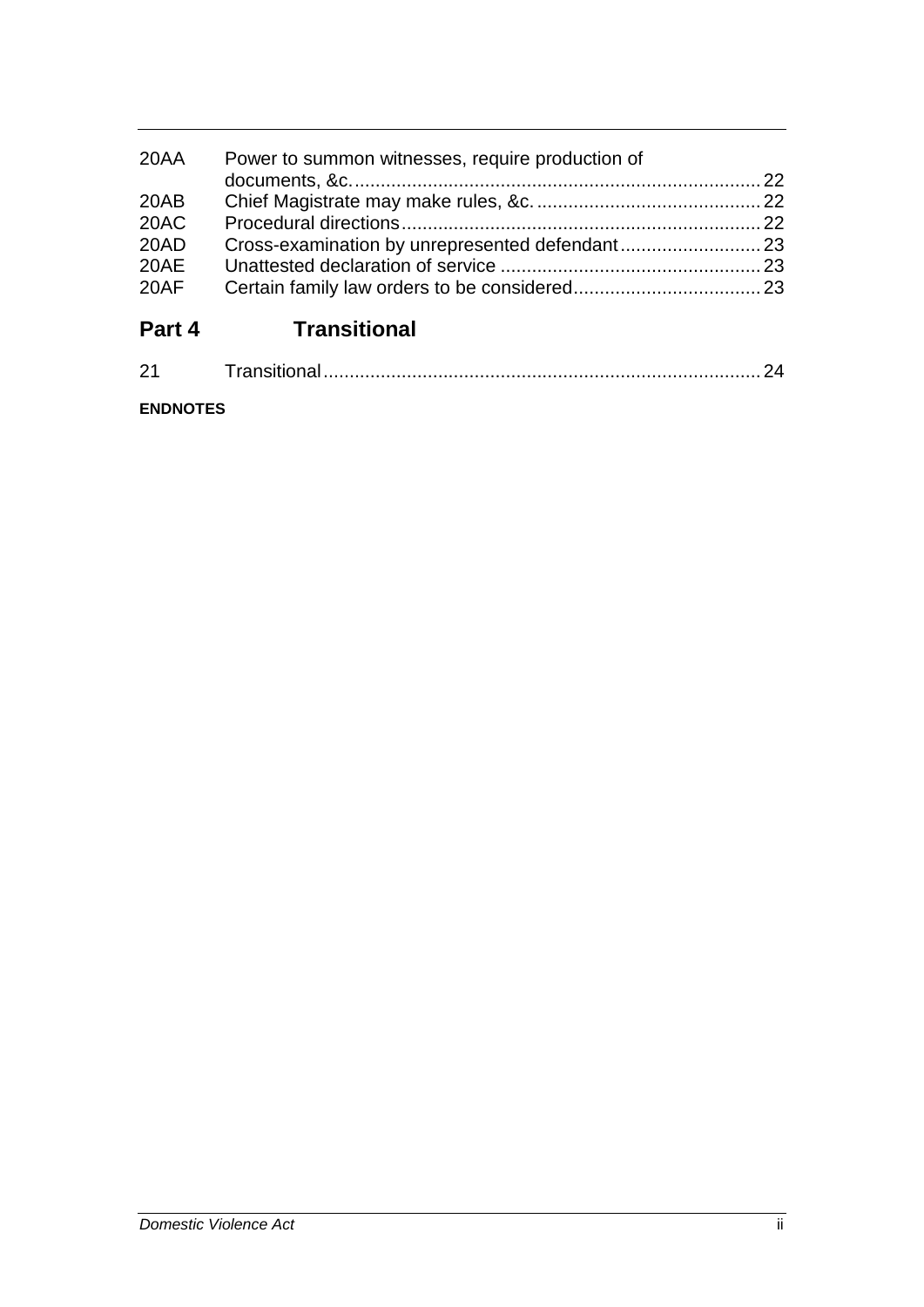## **NORTHERN TERRITORY OF AUSTRALIA**

As in force at 22 March 2001 \_\_\_\_\_\_\_\_\_\_\_\_\_\_\_\_\_\_\_\_

\_\_\_\_\_\_\_\_\_\_\_\_\_\_\_\_\_\_\_\_

## **DOMESTIC VIOLENCE ACT**

**An Act to provide for the making of restraining orders in relation to domestic violence and the registration and enforcement of such orders made in other jurisdictions, and for related purposes**

## **Part 1 Preliminary**

#### **1 Short title**

This Act may be cited as the *Domestic Violence Act*.

#### **2 Commencement**

This Act shall come into operation on a date to be fixed by the Administrator by notice in the *Gazette*.

#### **3 Definitions**

(1) In this Act, unless the contrary intention appears:

*Clerk* means the Registrar of the Local Court under the *Local Court Act*.

*Court* means the Court of Summary Jurisdiction.

*external restraining order* includes an interstate restraining order and a New Zealand restraining order.

*interstate restraining order* means an order made under a law of a State or another Territory of the Commonwealth declared by the Administrator by notice in the *Gazette* to be a law corresponding to section 4.

*New Zealand restraining order* means an order made under section 14 of the *Domestic Violence Act 1995* of New Zealand.

*perpetrators' program order* means an order under section 78K(1) of the *Sentencing Act*.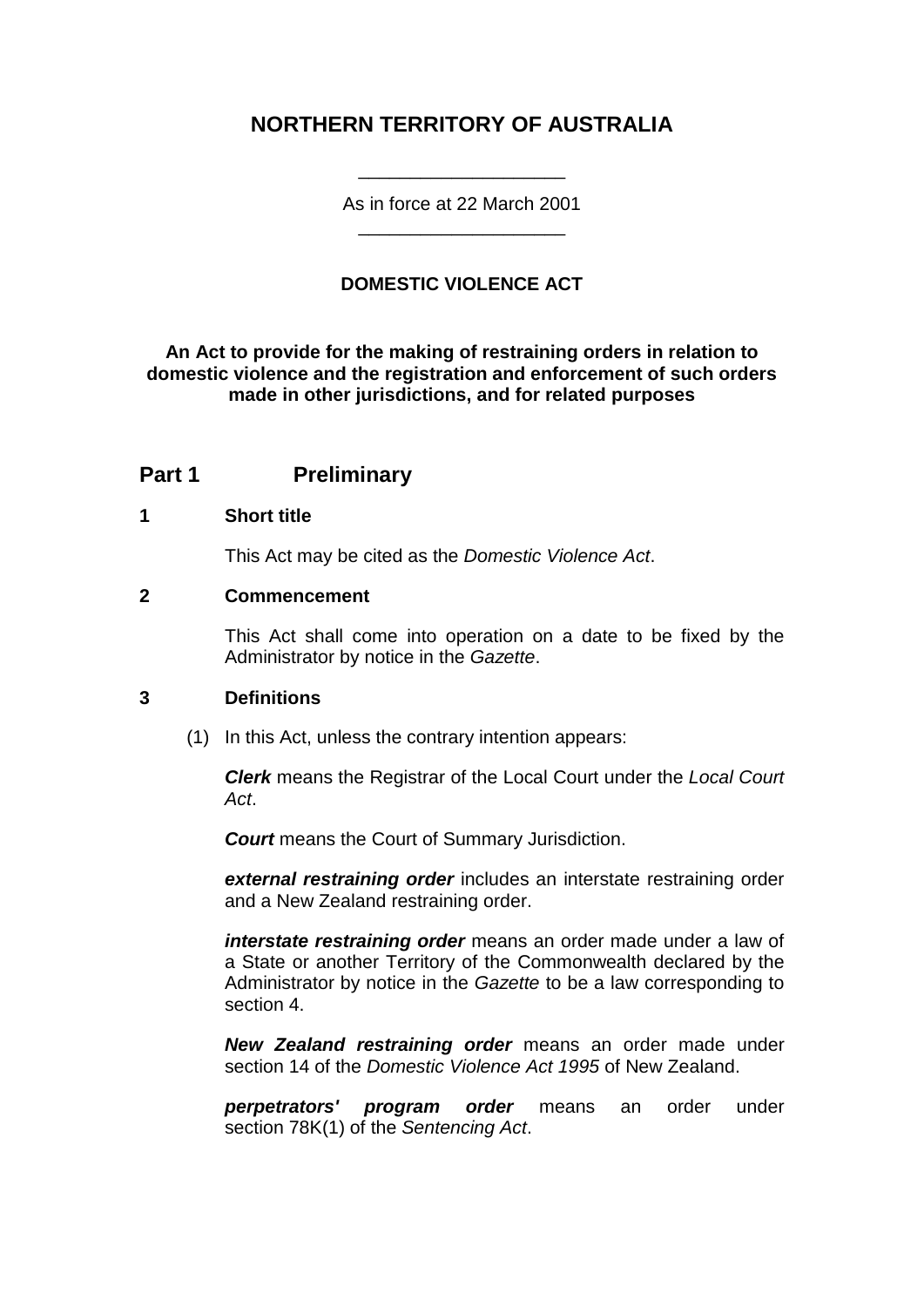*registered interstate restraining order* means an interstate restraining order registered under Part 3.

*registered New Zealand restraining order* means a New Zealand restraining order registered under Part 3.

*restraining order* means an order made under section 4(1) or 6(3) and includes a registered interstate restraining order and a registered New Zealand restraining order.

*spouse*, in relation to a person, includes a spouse of the person according to Aboriginal tradition, a former spouse of the person and a person of the opposite sex who is living or has lived with the person as if he or she were the spouse of the person although not married to the person.

- (2) For the purposes of this Act, a person is in a domestic relationship with another person if he or she:
	- (a) is or has been a relative of the other person, namely:
		- (i) a spouse;
		- (ii) a father, mother, grandfather, grandmother, stepfather, stepmother, father-in-law or mother-in-law;
		- (iii) a son, daughter, grandson, granddaughter, stepson, stepdaughter, son-in-law or daughter-in-law;
		- (iv) a brother, sister, half-brother, half-sister, brother-in-law or sister-in-law;
		- (v) an uncle, aunt, uncle-in-law or aunt-in-law;
		- (vi) a nephew or niece;
		- (vii) a cousin;
		- (viii) a relative according to Aboriginal tradition or contemporary social practice;
		- (ix) a great-uncle, great-aunt, great-nephew, great-niece, great-grandfather, great-grandmother, great-grandson or great-granddaughter; or
		- (x) a great-great-uncle, great-great-aunt, great-greatnephew, great-great-niece, great-great-grandfather, great-great-grandmother, great-great-granddaughter or great-great-grandson,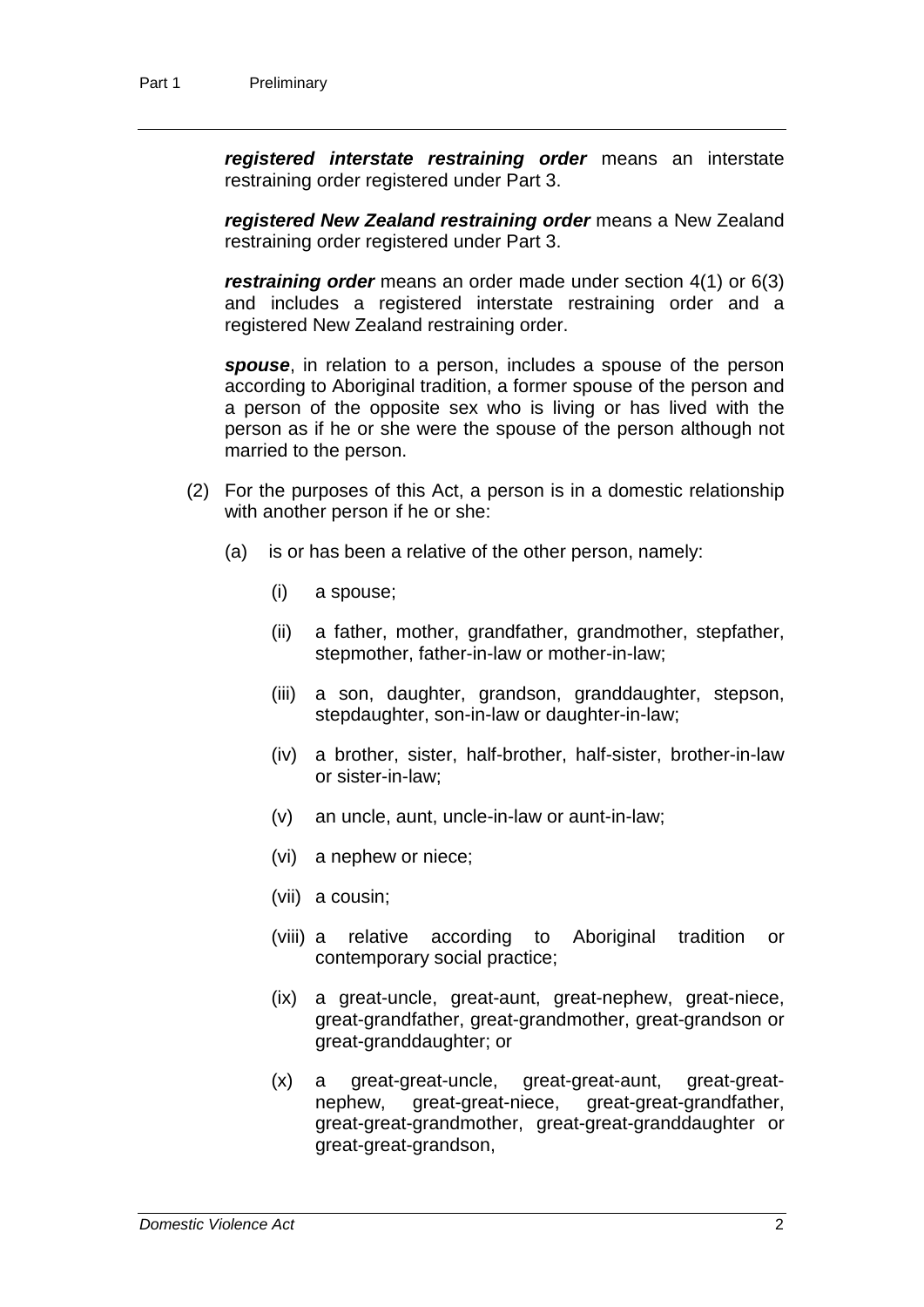of the other person;

- (b) has or had the custody or guardianship of, or right of access to, the other person, or is or has been subject to the custody or guardianship of the other person or that other person has or has had a right of access to the person;
- (c) ordinarily or regularly resides or has resided with the other person, or with another relative, as specified in paragraph (a), of the other person;
- (d) is or has been a relative, as specified in paragraph (a), of a child of the other person; or
- (e) has or has had a relationship with the other person, who is a member of the opposite sex.

## **Part 2 Restraining orders**

#### **4 Restraining order**

- (1) Where, on an application made in accordance with subsection (2), the Court or the Clerk is satisfied, on the balance of probabilities:
	- (a) that the defendant:
		- (i) has assaulted or caused personal injury to a person in a domestic relationship with the defendant or damaged property in the possession of that person; and
		- (ii) is, unless restrained, likely again to assault or cause personal injury to the person or damage the person's property;
	- (b) that the defendant:
		- (i) has threatened to assault or cause personal injury to a person in a domestic relationship with the defendant or threatened to damage property in the possession of the person; and
		- (ii) is, unless restrained, likely again to make such a threat or to carry out such a threat;
	- (c) that:
		- (i) the defendant has behaved in a provocative or offensive manner towards a person in a domestic relationship with the defendant;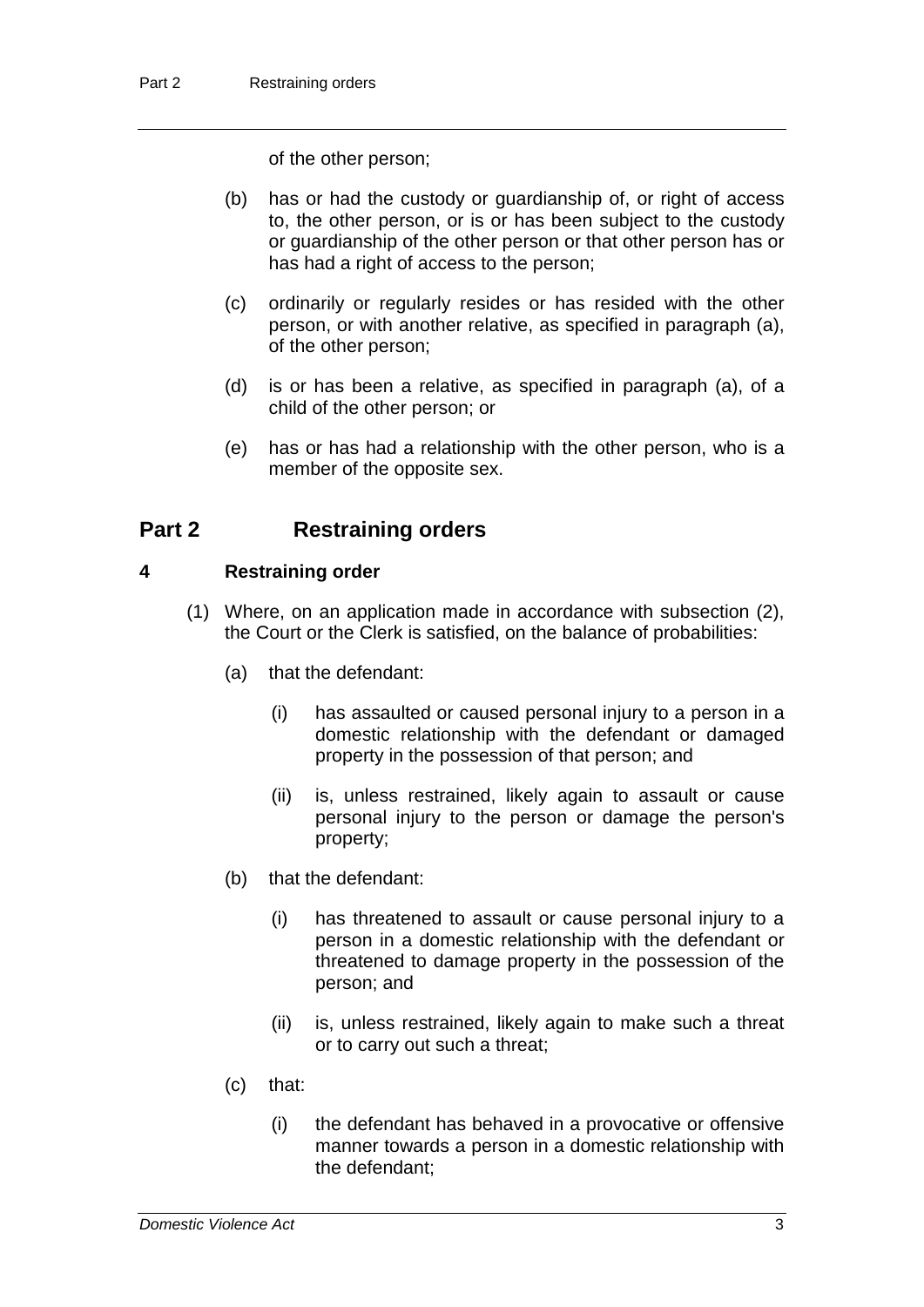- (ii) the behaviour is such as is likely to lead to a breach of the peace including, but not limited to, behaviour that may cause another person to reasonably fear violence or harassment against himself or herself or another; and
- (iii) the defendant is, unless restrained, likely again to behave in the same or a similar manner,

the Court or, subject to subsection (3) and any rule or practice direction under section 20AB, the Clerk, may make an order in accordance with subsection (1A).

- (1A) For the purposes of subsection (1), the Court or the Clerk may make:
	- (a) an order imposing such restraints on the defendant, and for such period as is specified in the order, as are necessary or desirable to prevent the defendant from acting in the apprehended manner; and\or
	- (b) such other orders as are, in the opinion of the Court or the Clerk, just or desirable to make in the circumstances of the particular case, including, but not limited to, orders requiring the return of personal property to the defendant or the applicant, or the person on whose behalf the application was made.
	- (2) An application under this section may be made by:
		- (a) a member of the Police Force; or
		- (b) a person in a domestic relationship with the defendant:
			- (i) against whom, or against whose property; or
			- (ii) acting on behalf of another person in a domestic relationship with the defendant against whom, or against whose property,

the violence or behaviour the subject of the application was or is likely to be directed.

- (3) An order under subsection (1):
	- (a) may be made by the Court in the absence of the defendant, whether or not the defendant was summoned to appear at the hearing of the application; and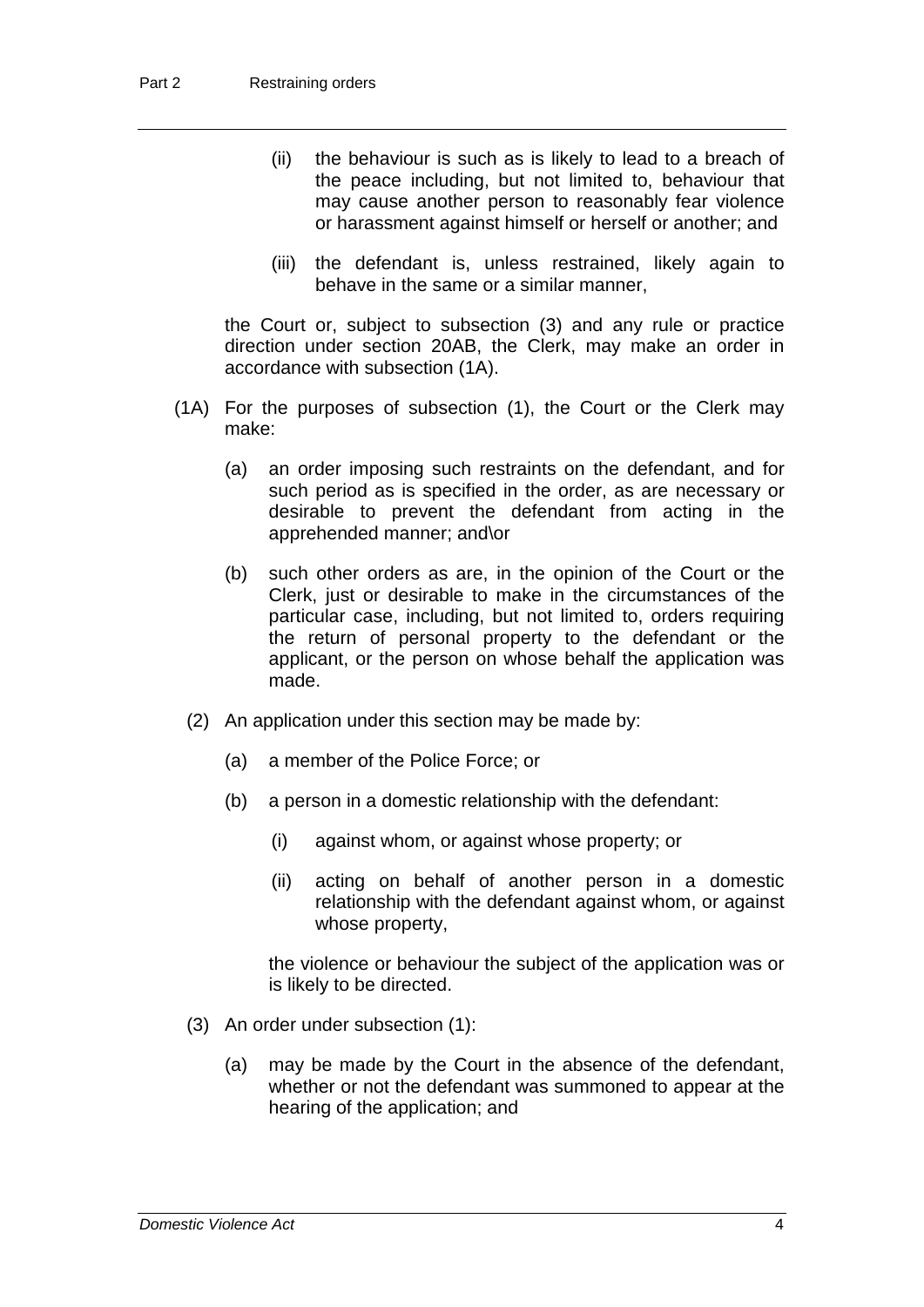- (b) may be made by the Clerk only where the defendant was not summoned to appear at, and has not appeared at, the hearing of the application (and for that purpose the Clerk has the necessary jurisdiction).
- (3A) If:
	- (a) the Clerk is not satisfied that an order referred to in subsection (1) should be made; or
	- (b) the defendant, not having been summoned, appears at the hearing and does not consent to an order under section 5,

the Clerk shall refer the application to the Court for decision.

- (3B) Where the Clerk refers an application to the Court under subsection (3A), the Court may:
	- (a) make the order sought;
	- (b) direct that a further affidavit be filed; or
	- (c) give directions as to the application.
- (3C) Where under subsection (3B) the Court directs that a further affidavit be filed, the Clerk may, on the filing of the affidavit, make the order sought.
	- (4) As soon as practicable after an order under subsection (1) is made, the Clerk shall cause a copy of the order to be served on the defendant and shall forward a copy of the order to the Commissioner of Police and, where the applicant is not a member of the Police Force, the applicant.
	- (5) Where an order under subsection (1) is made in the absence of the defendant and the defendant was not summoned to appear at the hearing of the application, the defendant shall be summoned to appear before the Court to show cause why the order should not be confirmed and the order has no effect after the conclusion of the hearing to which the defendant is summoned unless:
		- (a) the defendant does not appear at the hearing in obedience to the summons; or
		- (b) the Court, having considered the evidence, if any, of or adduced by the defendant, and any other evidence before it, confirms the order.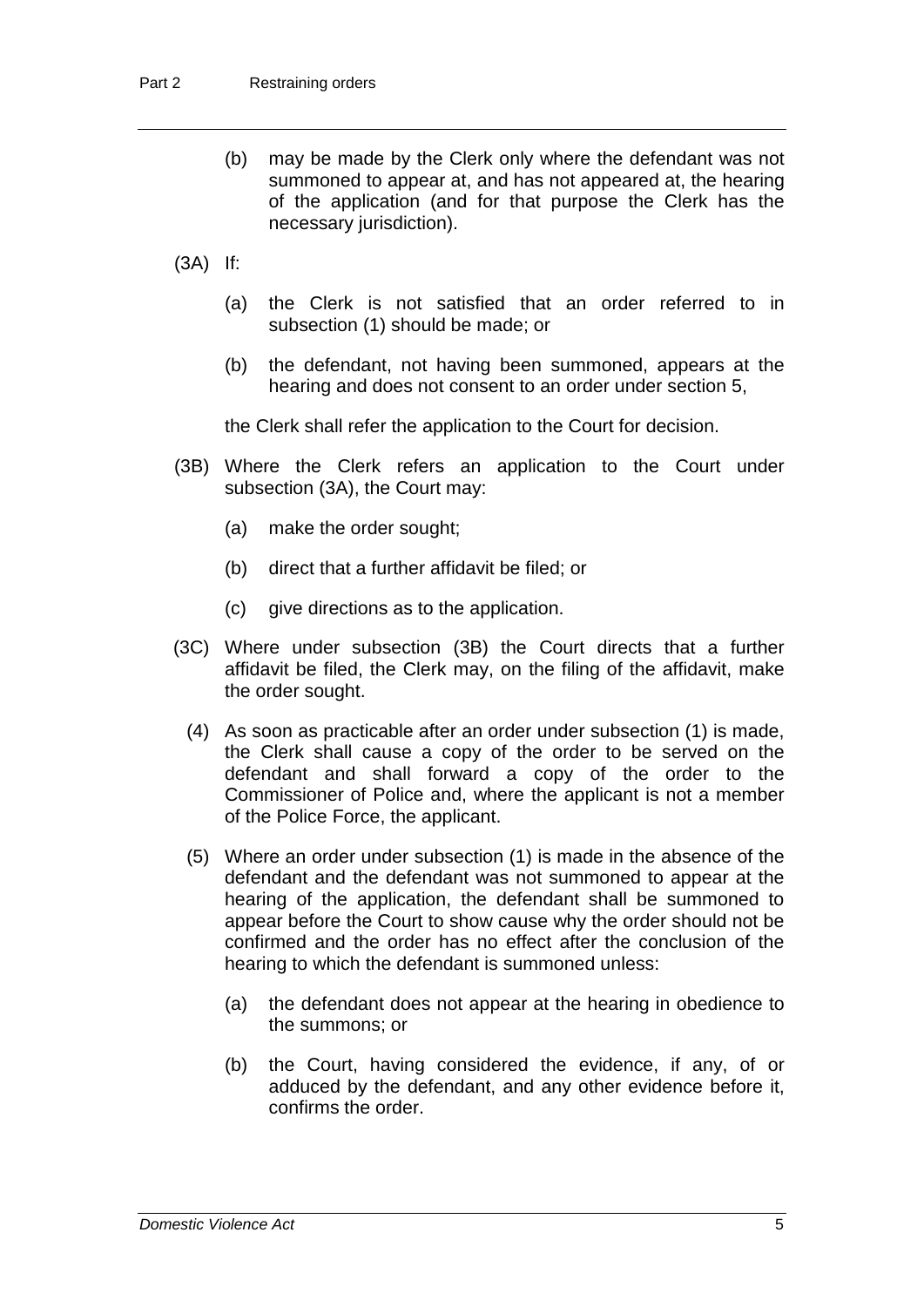- (6) A summons to appear before the Court for the purposes of subsection (5) shall be deemed to have been served if it is served on, or its existence is made known to the defendant, in a manner referred to in section  $10(2)(a)$ ,  $(c)$ ,  $(d)$  or  $(e)$ .
- (7) As soon as practicable after the conclusion of the hearing to which the defendant is summoned under subsection (5), the Clerk shall cause a copy of the order recording the decision of the Court to be served on the defendant and shall also cause a copy to be sent to the Commissioner of Police and, where the applicant is not a member of the Police Force, also to the applicant.
- (8) Without limiting the generality of subsection (1), the Court or the Clerk may make an order under that subsection, or refuse to make an order, restraining the defendant from entering premises, or limiting the defendant's access to premises, whether or not the defendant has a legal or equitable interest in the premises, but before making or refusing to make such an order it or he or she shall consider the effect of making or refusing to make the order on:
	- (a) the accommodation of; and
	- (b) any children of or in the care of,

the persons affected by the proceedings.

#### **5 Consent orders**

- (1) Notwithstanding section 4(1)(a), (b) and (c) and (3), but subject to this section, the Court or the Clerk (and for that purpose the Clerk has the necessary jurisdiction) may, with the consent of the defendant and the person making an application, or on whose behalf an application was made, under section 4 or 6, make an order under that section.
- (1A) An order referred to in subsection (1) may be made by the Court or the Clerk notwithstanding that the defendant has not admitted, or has expressly denied:
	- (a) an allegation made against him or her; or
	- (b) the grounds of the application.
	- (2) If the Clerk is not satisfied that an order referred to in subsection (1) should be made, he or she shall refer the application to the Court for decision.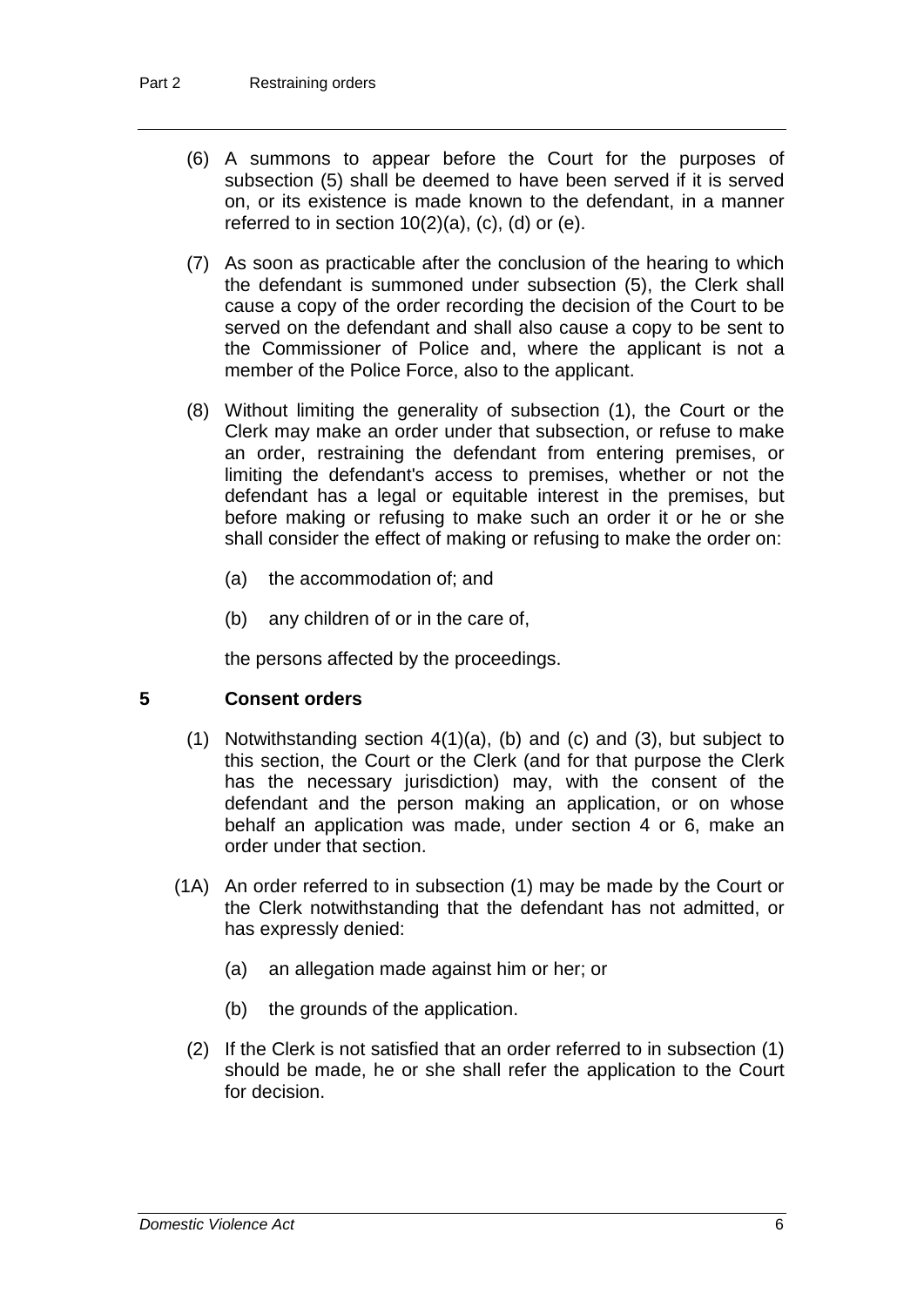- (3) Where the Clerk refers an application to the Court under subsection (2), the Court may:
	- (a) make the order sought;
	- (b) direct that a further affidavit be filed; or
	- (c) give directions as to the application.
- (4) Where under subsection (3)(b) the Court directs that a further affidavit be filed, the Clerk may, on the filing of the affidavit, make the order sought.
- (5) Neither the Court nor the Clerk shall make an order in pursuance of this section unless the Court or the Clerk, as the case may be, has explained or caused to be explained to the defendant:
	- (a) the purpose and effect of the proposed order;
	- (b) the consequences that may follow if the defendant fails to comply with the proposed order; and
	- (c) the means by which the proposed order may be varied or revoked.

#### **6 Orders in special circumstances**

- (1) A member of the Police Force may, by telephone, apply to a magistrate for an order under this section.
- (2) Before applying to a magistrate for an order under this section the member of the Police Force shall complete the application part of the prescribed form by indicating the grounds on which the making of the order is sought and shall subsequently reduce to writing and include any additional information given to the magistrate as indicated in subsection (4).
- (3) Where in the opinion of the magistrate to whom an application under subsection (1) is made it is not practicable for the member of the Police Force, in the circumstances of the case, to obtain from the Court or the Clerk an order under section 4(1), the magistrate may make an order under this section in the same terms as the Court may make an order under section 4(1) notwithstanding that the person against whom the order is made has not been given an opportunity to answer any allegation in the application, and the order has effect according to its tenor as if it were an order made under that section.
- (4) A magistrate shall not make an order under this section unless satisfied that he or she might reasonably have made the order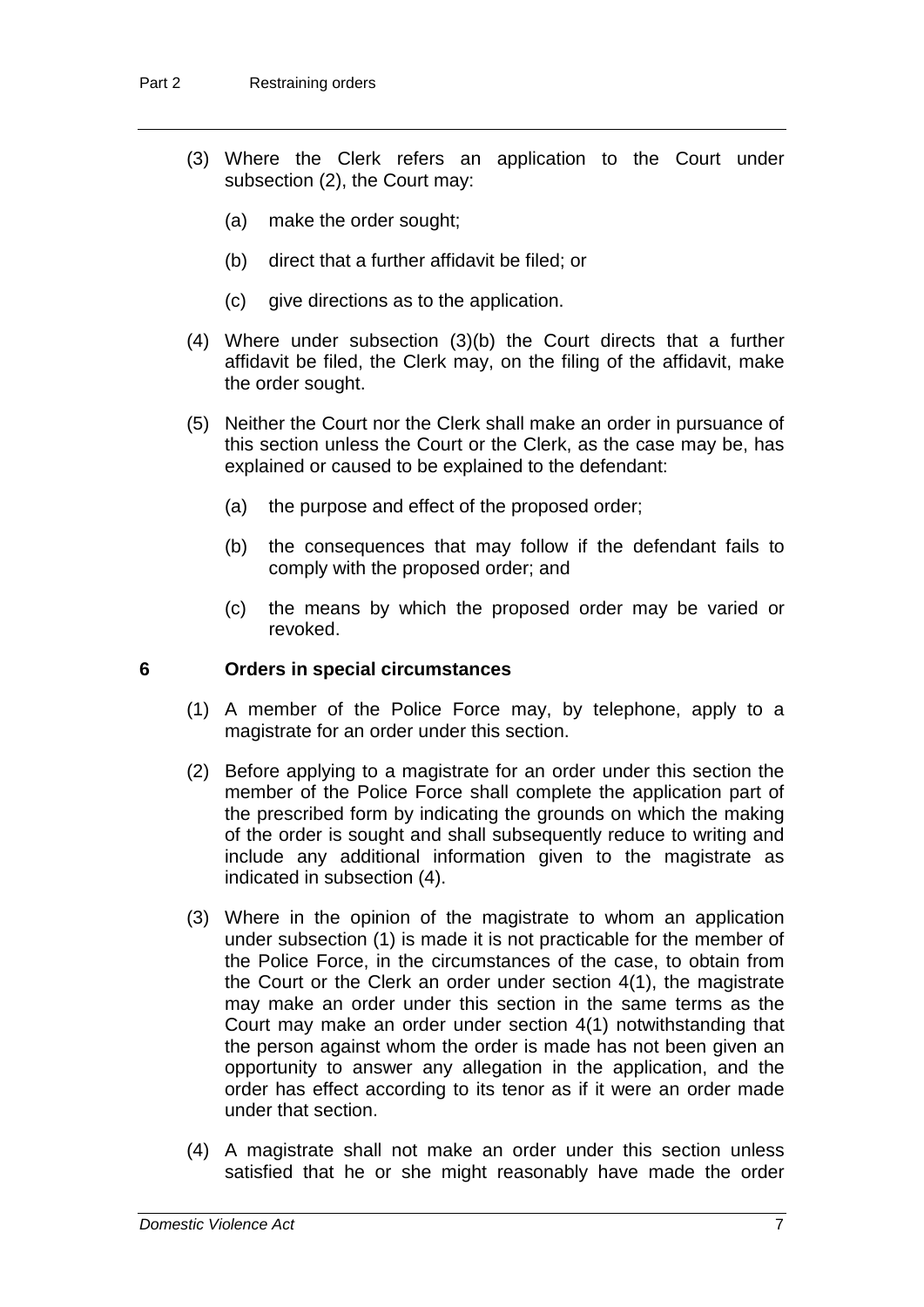under section 4(1) on the grounds indicated in the application part of the prescribed form referred to in subsection (2) had the magistrate been sitting as the Court, or on such additional information as the magistrate obtains from the applicant.

- (5) A magistrate who makes an order under this section shall:
	- (a) complete the application part of the prescribed form and reduce to writing and include any additional information referred to in subsection (4);
	- (b) complete and sign the order on the prescribed form;
	- (c) determine a time, being a time as soon as practicable after the making of the order, by which the order is to be returned;
	- (d) record on the order the reasons for making it and the time and place at which it is to be returned;
	- (e) inform the member of the Police Force, by telephone, of the terms of the order, the reasons for making it and the time at and place at which it is to be returned; and
	- (f) as soon as practicable, cause the completed and signed prescribed form, to be forwarded to the Clerk for the Court file.
- (6) On being informed under subsection (5) of the making and terms of the order, the member of the Police Force shall complete the relevant order parts of the prescribed form as directed by the magistrate.
- (7) As soon as practicable after an order under this section is made, the member of the Police Force shall cause a copy of the order completed under subsection (6) to be served on the defendant and shall forward a copy to the Clerk for the Court file.
- (8) A form of order referred to in subsection (6) shall be deemed to be a summons to the defendant requiring the defendant to appear before the Court at the time and place shown on the form for its return, to show cause why the order should not be confirmed by the Court.
- (8A) The person on whose behalf an application was made under subsection (1) may, subject to a direction, if any, made under section 20AC, on his or her behalf appear before the Court for the purposes of this section, whether or not the member of the Police Force who made the application appears before the Court.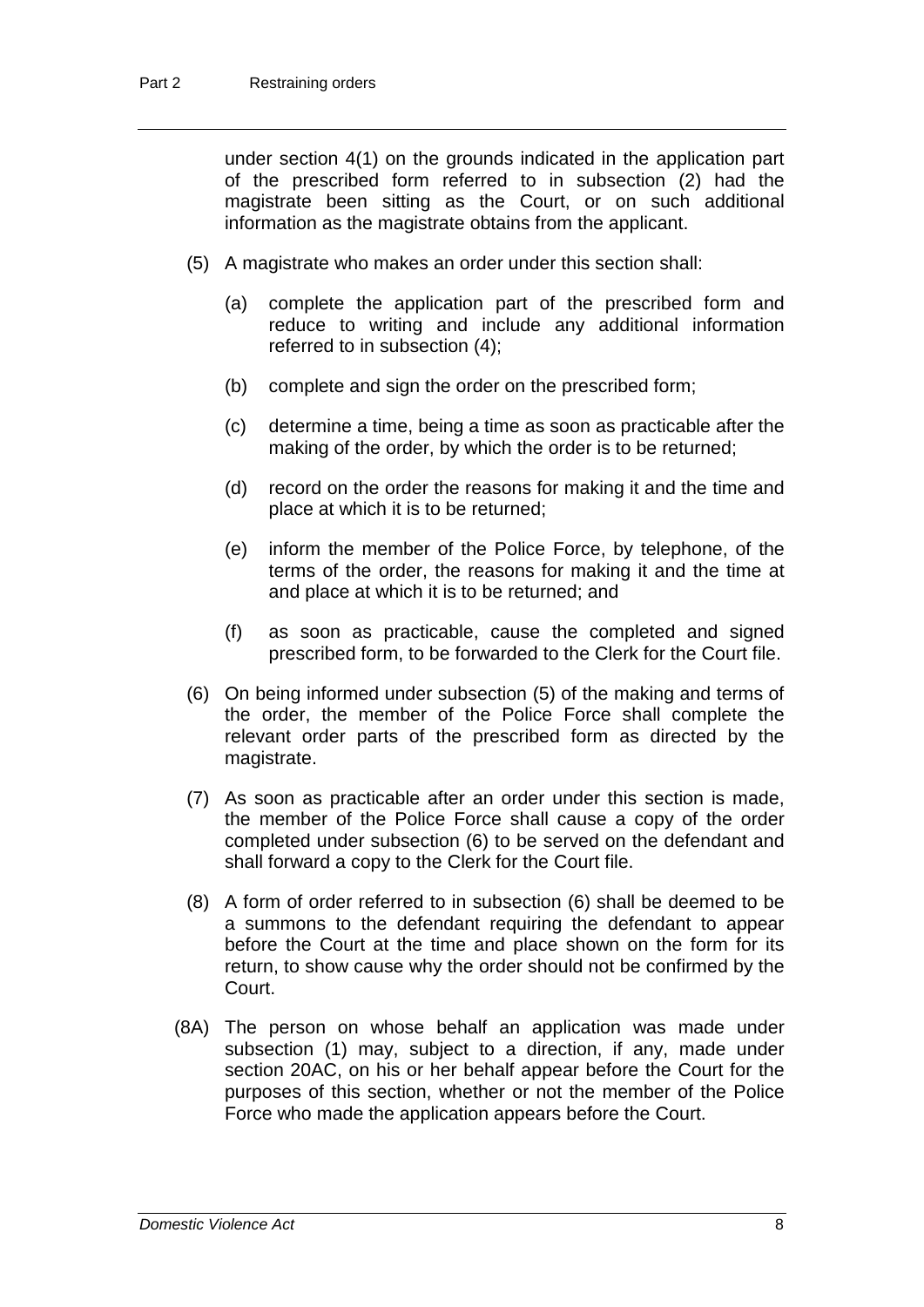- (9) An order under this section is not effective after the conclusion of the hearing to which the defendant is summoned under subsection (8) unless:
	- (a) the defendant does not appear at that hearing in obedience to the summons; or
	- (b) the Court, having considered the evidence, if any, of or adduced by the defendant, and any other evidence before it, confirms the order.
- (10) As soon as practicable after the conclusion of the hearing to which the defendant is summoned under subsection (8), the Clerk shall cause a copy of the order recording the decision of the Court to be served on the defendant.

#### **7 Power to remove and detain while order sought**

- (1) Where a member of the Police Force intends to apply for an order under section 6 against a person and believes on reasonable grounds that unless the person is removed a person in a domestic relationship with the person, for whose protection the order is to be sought, will be in imminent danger of suffering personal injury at the hands of the person or an aggravation of personal injuries already sustained, the member may enter any premises on or in which the member believes the person to be, take the person into custody and remove the person to the nearest police station or other place where an application under section 6 can conveniently be made.
- (2) A member of the Police Force who under subsection (1) removes a person to a police station or other place may detain the person at that police station or place for as long as is reasonably necessary for an application under section 6 in relation to the person to be made and an order given or refused but, in any case, for not more than 4 hours after the person was first taken into custody.
- (3) A member of the Police Force may apply such force as is reasonably necessary in the exercise of the member's powers under subsection (1) and has the same power and protection in relation to the exercise of those powers as the member would have had the member been arresting the person for an offence.

#### **8 Variation or revocation of order**

- (1) A party to a proceeding in which a restraining order has been made may, at any time, apply to the Court for a variation or revocation of the order.
- (2) The Court may, on receiving an application under subsection (1) or of its own motion, after all parties and other persons who, in the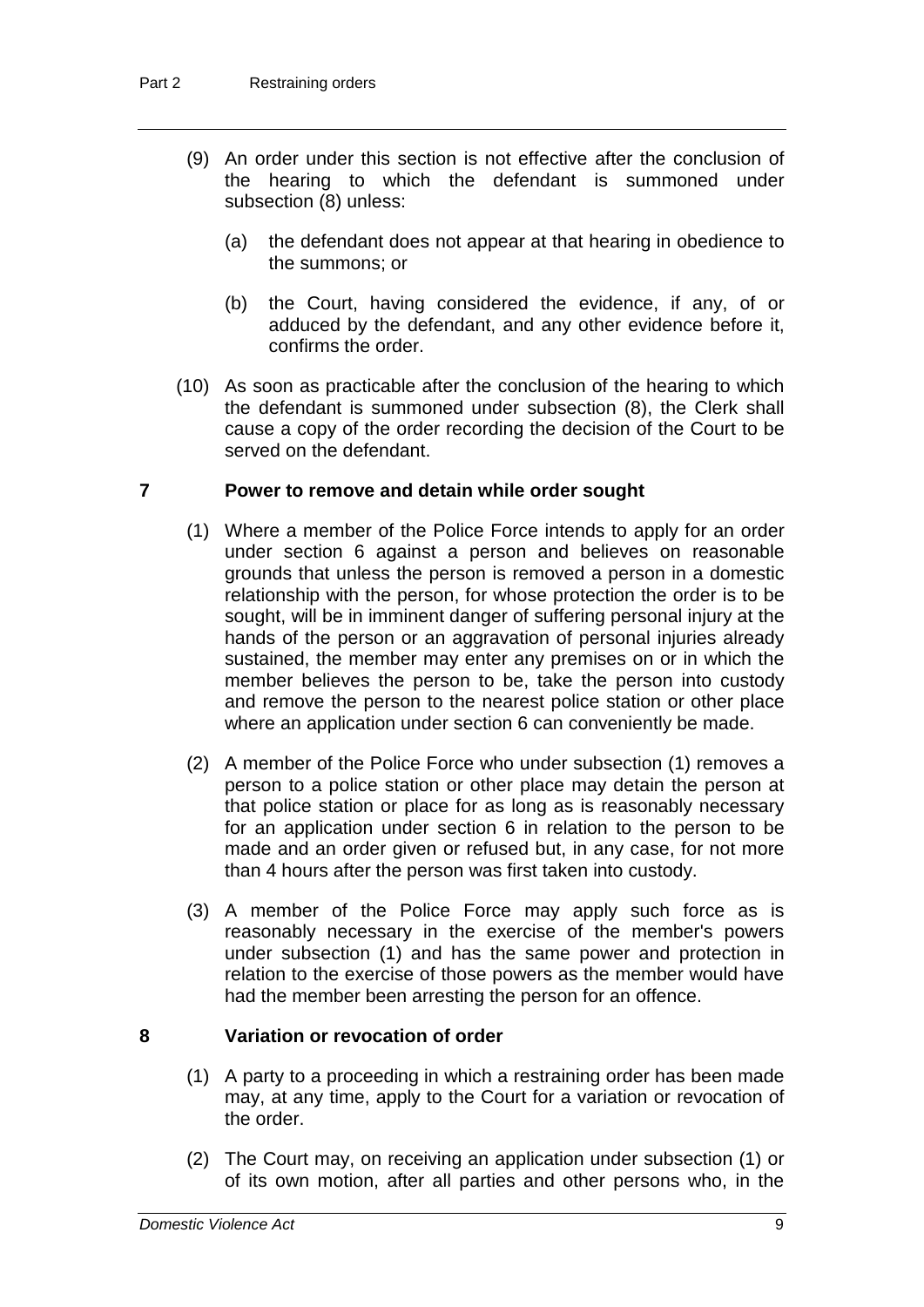opinion of the Court, have a direct interest in the outcome have had an opportunity to be heard on the matter, vary or revoke, or refuse to vary or revoke, a restraining order.

- (3) Where a restraining order is varied or revoked under this section, the Clerk shall, as soon as practicable, cause a copy of the order as so varied or notice of the revocation, as the case may be, to be served on the defendant and shall also notify the Commissioner of Police and, where the applicant in relation to the original order was not a member of the Police Force, the applicant, of the variation or revocation.
- (4) The person on whose behalf an application is made under section 4 or 6(1) is, in addition to the member of the Police Force or the person who made the application, a party to a proceeding in respect of the application.

#### **8A Variation of orders by telephone**

- (1) A member of the Police Force may, by telephone, apply to a magistrate for a variation of a restraining order under this section.
- (2) Before applying to a magistrate for an order under this section, the member of the Police Force shall complete the application part of the prescribed form by indicating the grounds on which the variation of the order is sought and shall subsequently reduce to writing and include any additional information given to the magistrate orally.
- (3) Where, in the opinion of the magistrate to whom an application under subsection (1) is made, it is not practicable for the member of the Police Force, in the circumstances of the case, to obtain from the Court a variation of an order under section 8(2), the magistrate may vary an order under this section, notwithstanding that:
	- (a) the person against whom the order is made has not been given an opportunity to answer any allegation in the application; or
	- (b) a person who has a direct interest in the outcome has not had an opportunity to be heard on the matter.
- (4) A magistrate who varies an order under this section shall:
	- (a) complete the application part of the prescribed form and reduce to writing and include any additional information provided by the applicant;
	- (b) complete and sign the order as varied on the prescribed form;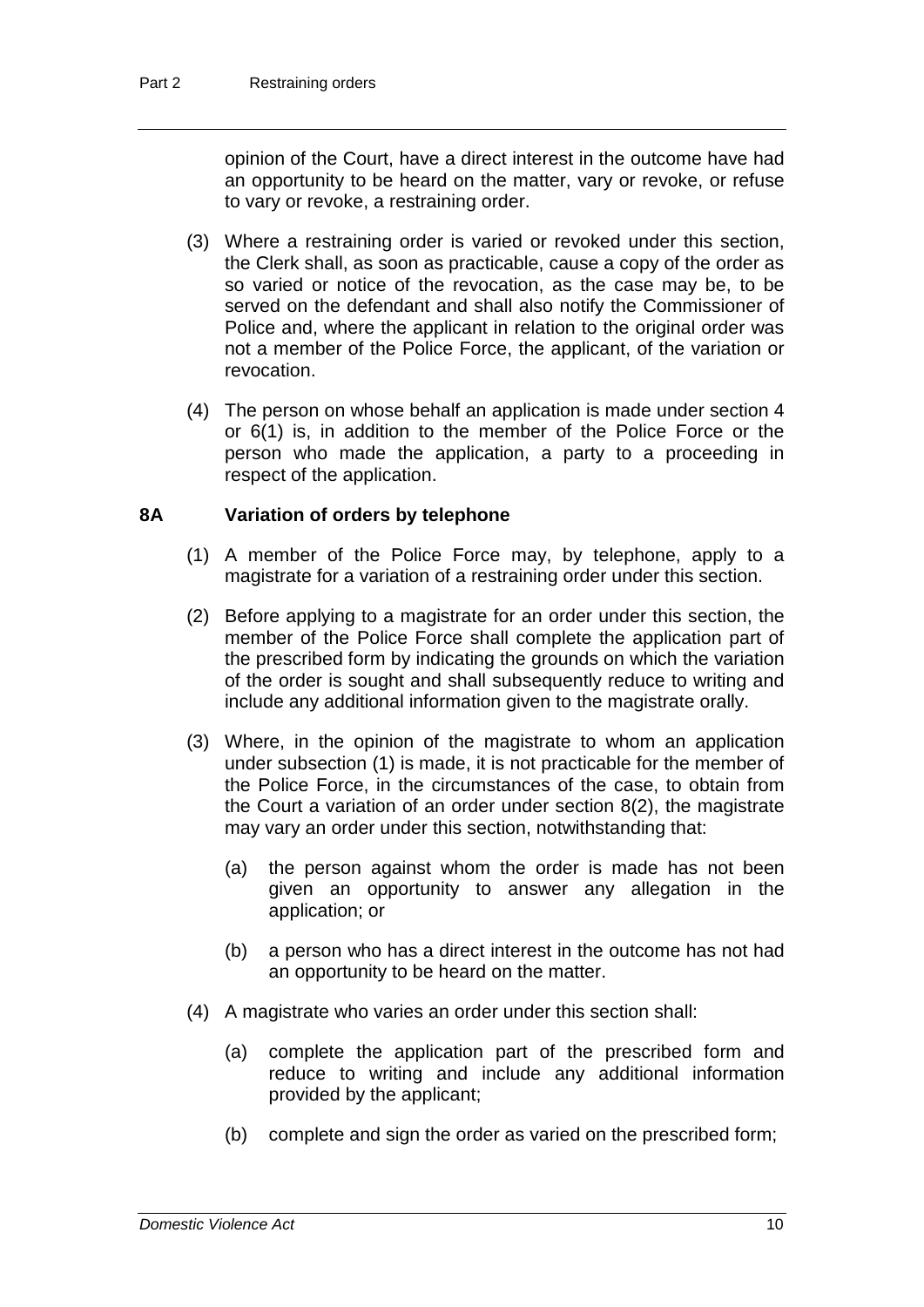- (c) determine a time, being a time as soon as practicable after varying the order, by which the order as varied is to be returned;
- (d) record on the order as varied the reasons for making it and the time and place at which it is to be returned;
- (e) inform the member of the Police Force, by telephone, of the terms of the order as varied, the reasons for making it and the time at and place at which the order as varied is to be returned; and
- (f) as soon as practicable, cause the completed and signed prescribed form to be forwarded to the Clerk for the Court file.
- (5) On being informed under subsection (4) of the terms of the order as varied, the member of the Police Force shall complete the relevant order parts of the prescribed form as directed by the magistrate.
- (6) As soon as practicable after an order is varied under this section, the member of the Police Force shall cause a copy of the order as varied completed under subsection (5) to be served on the defendant and shall forward a copy to the Clerk for the Court file.
- (7) A form of variation of an order referred to in subsection (5) shall be deemed to be a summons to the defendant requiring the defendant to appear before the Court at the time and place shown on the form for its return, to show cause why the order as varied should not be confirmed by the Court.
- (8) The person on whose behalf an application was made under subsection (1) may, subject to a direction, if any, made under section 20AC, on his or her behalf appear before the Court for the purposes of this section, whether or not the member of the Police Force who made the application appears before the Court.
- (9) A variation of an order under this section is not effective after the conclusion of the hearing to which the defendant is summoned under subsection (7) unless:
	- (a) the defendant does not appear at that hearing in obedience to the summons; or
	- (b) the Court, having considered the evidence, if any, of or adduced by the defendant, and any other evidence before it, confirms the order as varied.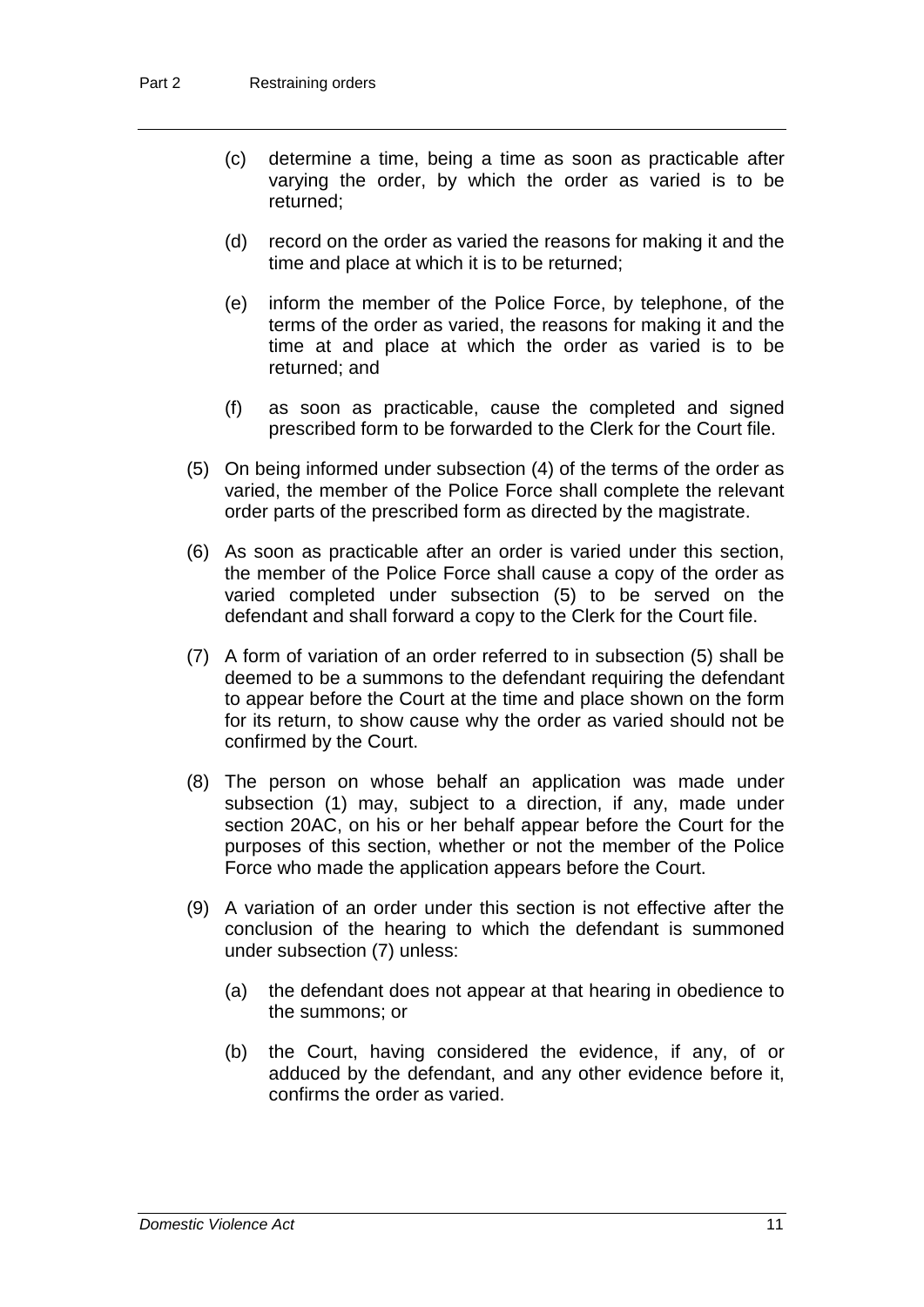(10) As soon as practicable after the conclusion of the hearing to which the defendant is summoned under subsection (7), the Clerk shall cause a copy of the order as varied recording the decision of the Court to be served on the defendant.

#### **8B Variation of order ex parte in special circumstances**

- (1) A party to a proceeding in which a restraining order has been made may apply to the Court or the Clerk for a variation of the restraining order.
- (2) Where, in the opinion of the Court or the Clerk, it is not practicable for the applicant, in the circumstances of the case, to obtain from the Court a variation of an order under section 8(2), the Court or the Clerk may vary a restraining order under this section.
- (3) An order may be varied under subsection (2) notwithstanding that:
	- (a) the person against whom the order is made has not been given an opportunity to answer any allegation in the application; or
	- (b) other persons who, in the opinion of the Court or the Clerk, have a direct interest in the outcome have not had an opportunity to be heard on the matter.
- (4) If:
	- (a) the Clerk is not satisfied that an order should be varied under subsection (2); or
	- (b) the defendant, not having been summoned, appears at the hearing and does not consent to a variation of the order under section 9,

the Clerk shall refer the application to the Court for decision.

- (5) Where the Clerk refers an application to the Court under subsection (4), the Court may:
	- (a) vary the order;
	- (b) direct that a further affidavit be filed; or
	- (c) give directions as to the application.
- (6) Where under subsection (5) the Court directs that a further affidavit be filed, the Clerk may, on the filing of the affidavit, make the variation sought.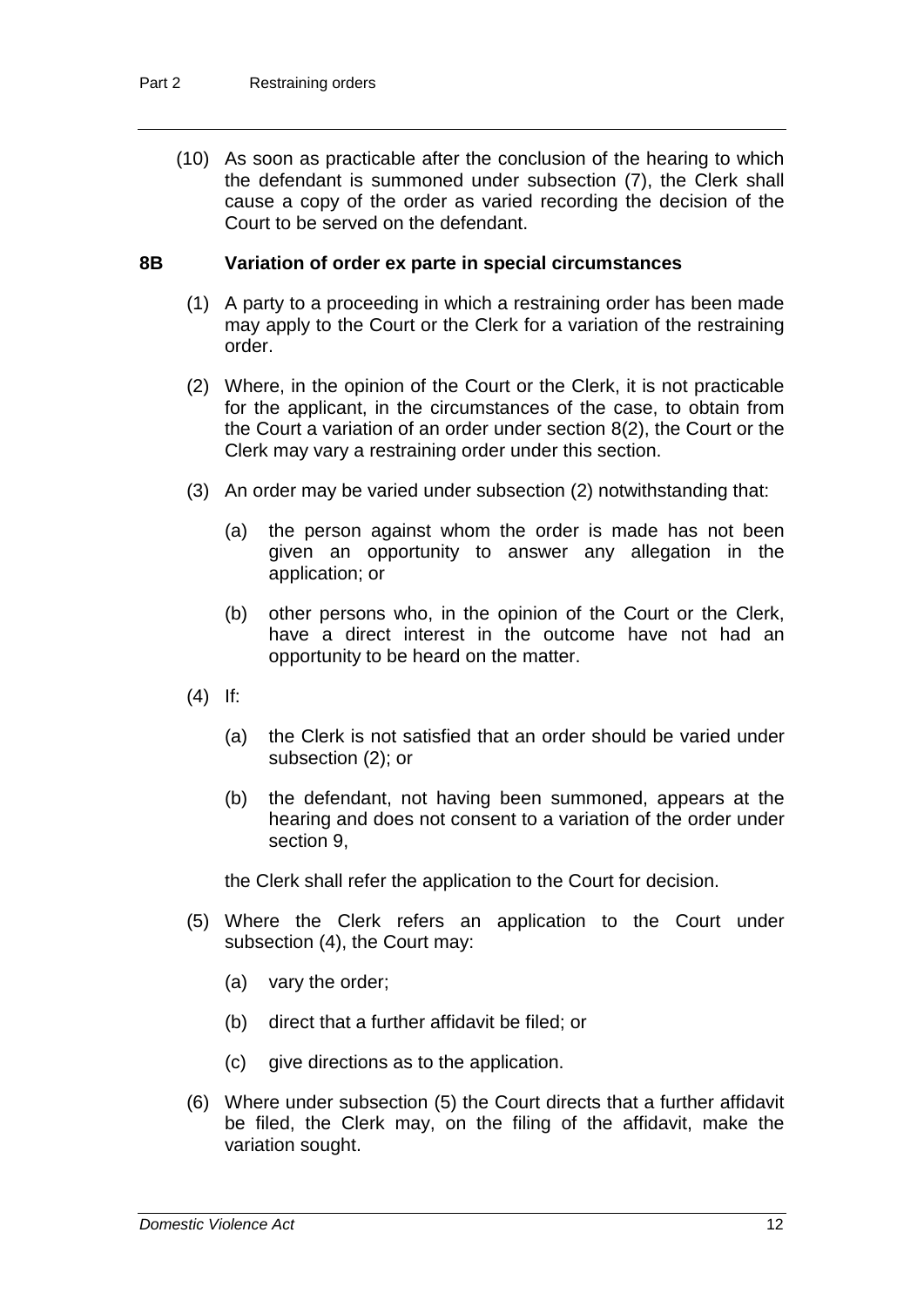- (7) Where a restraining order is varied under this section, the Clerk shall, as soon as practicable, cause a copy of the order as varied to be served on the defendant and shall forward a copy of the variation of the order to:
	- (a) the Commissioner of Police; and
	- (b) where the application for the variation of a restraining order was not made by a member of the Police Force, the applicant.
- (8) A form of order referred to in subsection (7) shall be deemed to be a summons to the defendant requiring the defendant to appear before the Court at the time and place shown on the form for its return, to show cause why the variation of the order should not be confirmed by the Court.
- (9) A person on whose behalf an application is made under this section is, in addition to the member of the Police Force or the person who made the application, a party to a proceeding in respect of the application.
- (10) The person on whose behalf an application is made under subsection (1) may, subject to a direction, if any, made under section 20AC, on his or her behalf appear before the Court for the purposes of this section, whether or not the member of the Police Force who made the application appears before the Court.
- (11) A variation of an order under this section is not effective after the conclusion of the hearing to which the defendant is summoned under subsection (8) unless:
	- (a) the defendant does not appear at that hearing in obedience to the summons; or
	- (b) the Court, having considered the evidence, if any, of or adduced by the defendant, and any other evidence before it, confirms the order as varied.
- (12) As soon as practicable after the conclusion of the hearing to which the defendant is summoned under subsection (8), the Clerk shall cause a copy of the order as varied recording the decision of the Court to be served on the defendant.

#### **9 Consent to variation or revocation of order**

(1) Notwithstanding section 8(2), but subject to this section, the Court or the Clerk (and for that purpose the Clerk has the necessary jurisdiction) may, with the consent of the defendant and the person making an application, or on whose behalf an application was made, on application by a party to a proceeding, vary or revoke a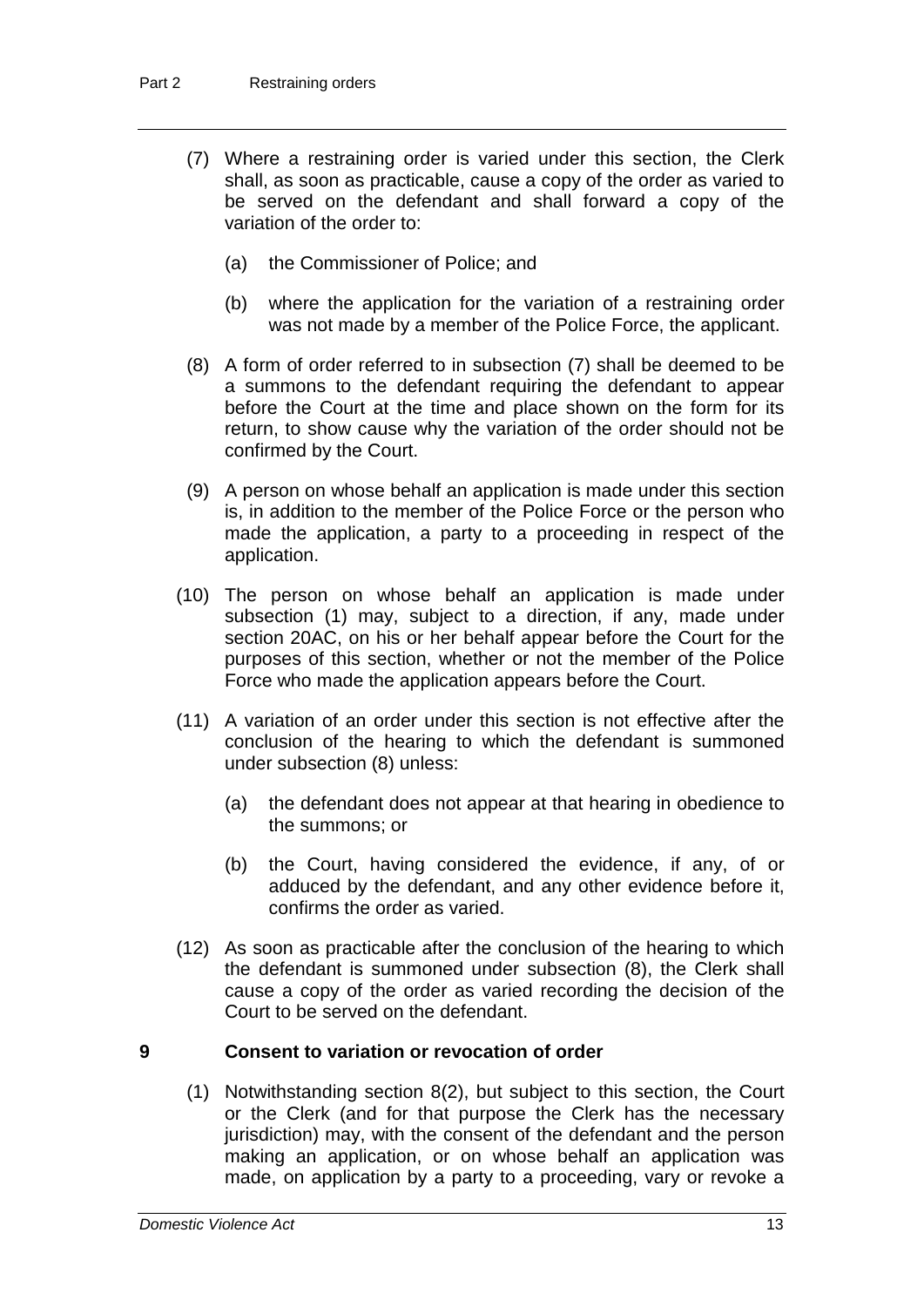restraining order made under section 4(1)(a), (b) or (c).

- (2) If the Clerk is not satisfied that an order referred to in subsection (1) should be varied or revoked, he or she shall refer the application to the Court for decision.
- (3) Where the Clerk refers an application to the Court under subsection (2), the Court may:
	- (a) make the order sought; or
	- (b) give directions as to the application.
- (4) The Court or the Clerk shall not make an order for variation in pursuance of this section unless the Court or the Clerk has explained or caused to be explained to the defendant:
	- (a) the purpose and effect of the variation; and
	- (b) the consequences that may follow if the defendant fails to comply with the proposed variation.

#### **10 Breach of order**

(1) A person against whom a restraining order is in force who has been served with a copy of the order or the order as varied and who contravenes or fails to comply with the order is, subject to subsection (3), guilty of a regulatory offence.

Penalty: For a first offence – \$2,000 or imprisonment for 6 months.

- (1A) Despite the *Sentencing Act*, where a person is found guilty of a second or subsequent offence against subsection (1), the Court must sentence the person to imprisonment for not less than 7 days but not more than 6 months.
- (1B) Despite the *Sentencing Act*, the Court must not make any other order in respect of a person referred to in subsection (1A) if its effect would be to release the person from the requirement to actually serve the term of imprisonment imposed under that subsection.
- (1C) For the purposes of subsection (1), a person is to be taken to have contravened or failed to comply with a restraining order if the person breaches a perpetrators' program order in force at any time while the restraining order is in force.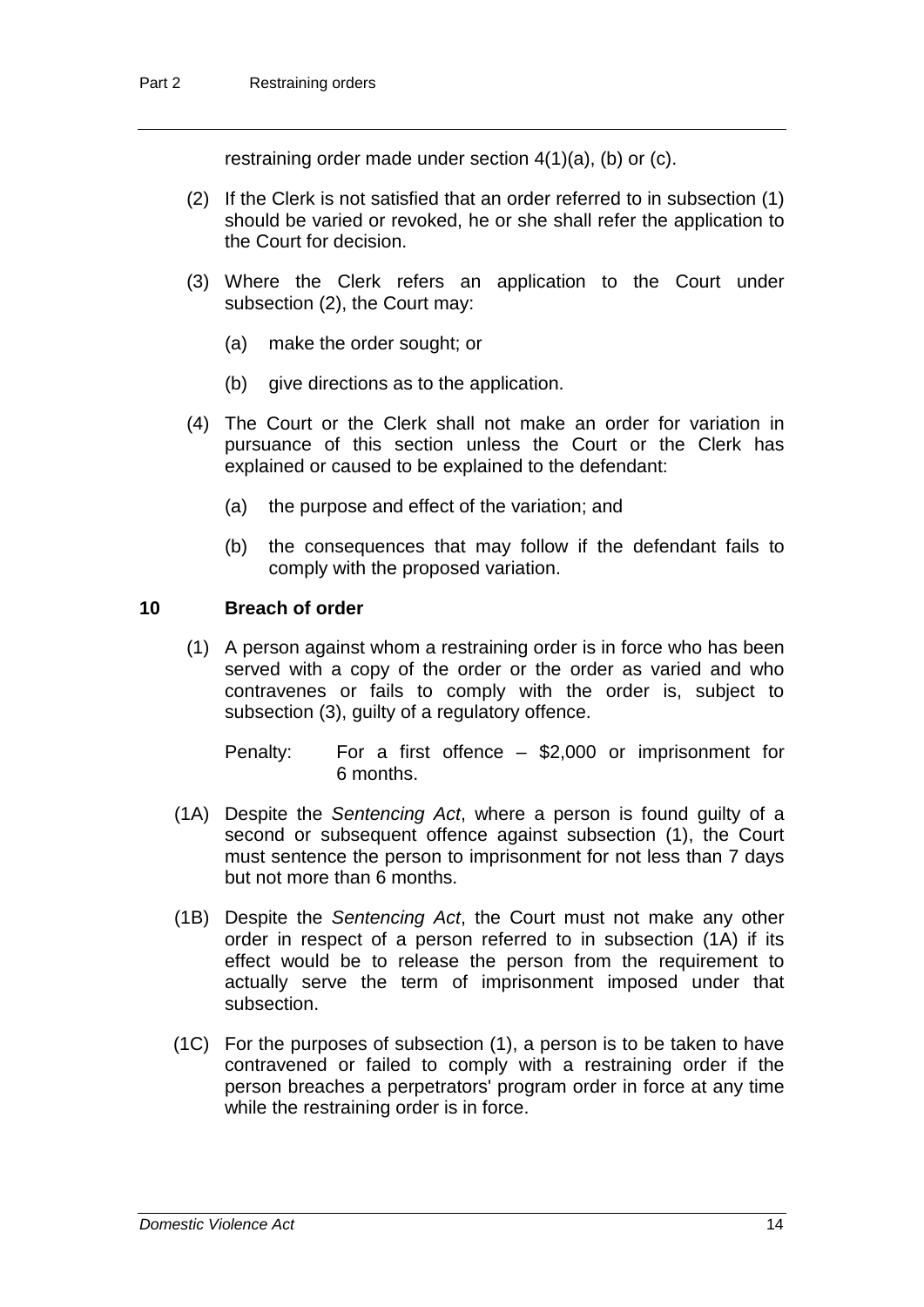- (2) For the purposes of subsection (1), a copy of an order or order as varied is or shall be deemed to have been served on a defendant to whom the order relates where:
	- (aa) the defendant was before the Court at the time the order, or the variation of the order, was made and the Court has explained to the defendant the purpose and effect of the order and the consequences that may follow if the defendant fails to comply with it;
	- (a) it is served personally on the defendant;
	- (b) in the case of an order under section  $6(3)$  or  $8A(2)$  the magistrate making the order advises the defendant by telephone of the terms of the order;
	- (c) it is properly addressed and posted by AR Security Post to the defendant at the defendant's last known or most usual postal address or place of abode and the defendant has acknowledged receipt of the mail containing the order in accordance with postal procedures;
	- (d) its existence and terms are made known orally or in writing to the defendant by a member of the Police Force; or
	- (e) it is served in such other manner as the Court or a magistrate orders.
- (3) It is a defence to a prosecution for an offence against subsection (1) if the defendant proves, on the balance of probabilities, that:
	- (a) the contravention or failure was as the result of such an emergency that an ordinary person similarly circumstanced would have acted in the same or a similar way; or
	- (b) the act complained of was reasonable and no more than was necessary to enable the defendant to exercise a right or perform a duty specifically given to or imposed on the defendant by a court of the Commonwealth or the Territory or of a State or another Territory of the Commonwealth exercising Territory or Commonwealth jurisdiction.
- (4) Without prejudice to any other mode of proof, an endorsement on the Court file signed by the Court or the Clerk by whom a restraining order in relation to a person was made or varied, specifying that:
	- (a) the person specified in the endorsement was before the Court or the Clerk at the time the order was made or varied; and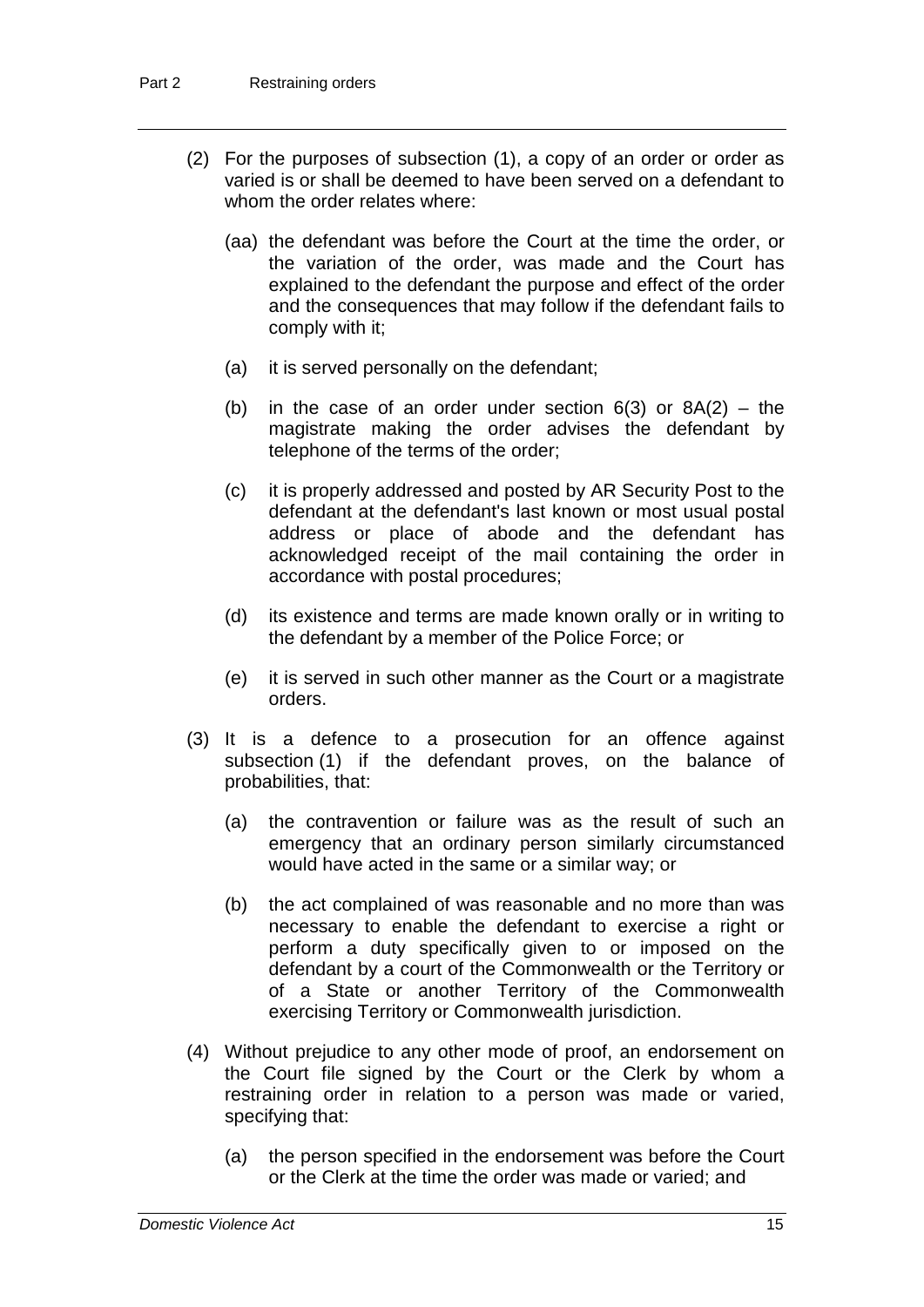(b) that the Court or the Clerk explained to the person the matters referred to in subsection (2)(aa),

is prima facie proof of the matters specified.

#### **11 Enforcement of unregistered external restraining order**

- (1) This section applies if a member of the Police Force forms the opinion, on reasonable grounds, that a person in the Territory is a person against whom an external restraining order (not registered under section 18) is in force:
	- (a) in the case of an interstate restraining order in the State or Territory in which the order was made; or
	- (b) in the case of a New Zealand restraining order in New Zealand.
- (2) A member of the Police Force who forms the opinion referred to in subsection (1) must, as soon as practicable:
	- (a) make a declaration of the opinion in accordance with the prescribed form; and
	- (b) forward the declaration to the Commissioner of Police.
- (3) Not later than 72 hours after a member of the Police Force makes a declaration under subsection (2), the member may exercise his or her powers in relation to the person against whom the external retraining order is in force as if the external restraining order were a restraining order made under Part 2.
- (4) In relation to the exercise of powers under subsection (3), section 10(1) has effect for all purposes as if the external restraining order were a restraining order referred to in section 10(1).

#### **12 Evidence**

In making, confirming, varying or revoking a restraining order the Court or a magistrate may admit and act on hearsay evidence.

#### **12A Court to explain enforcement of restraining order outside Territory**

If the Court or Clerk makes or varies a restraining order:

(a) in the presence of the defendant; or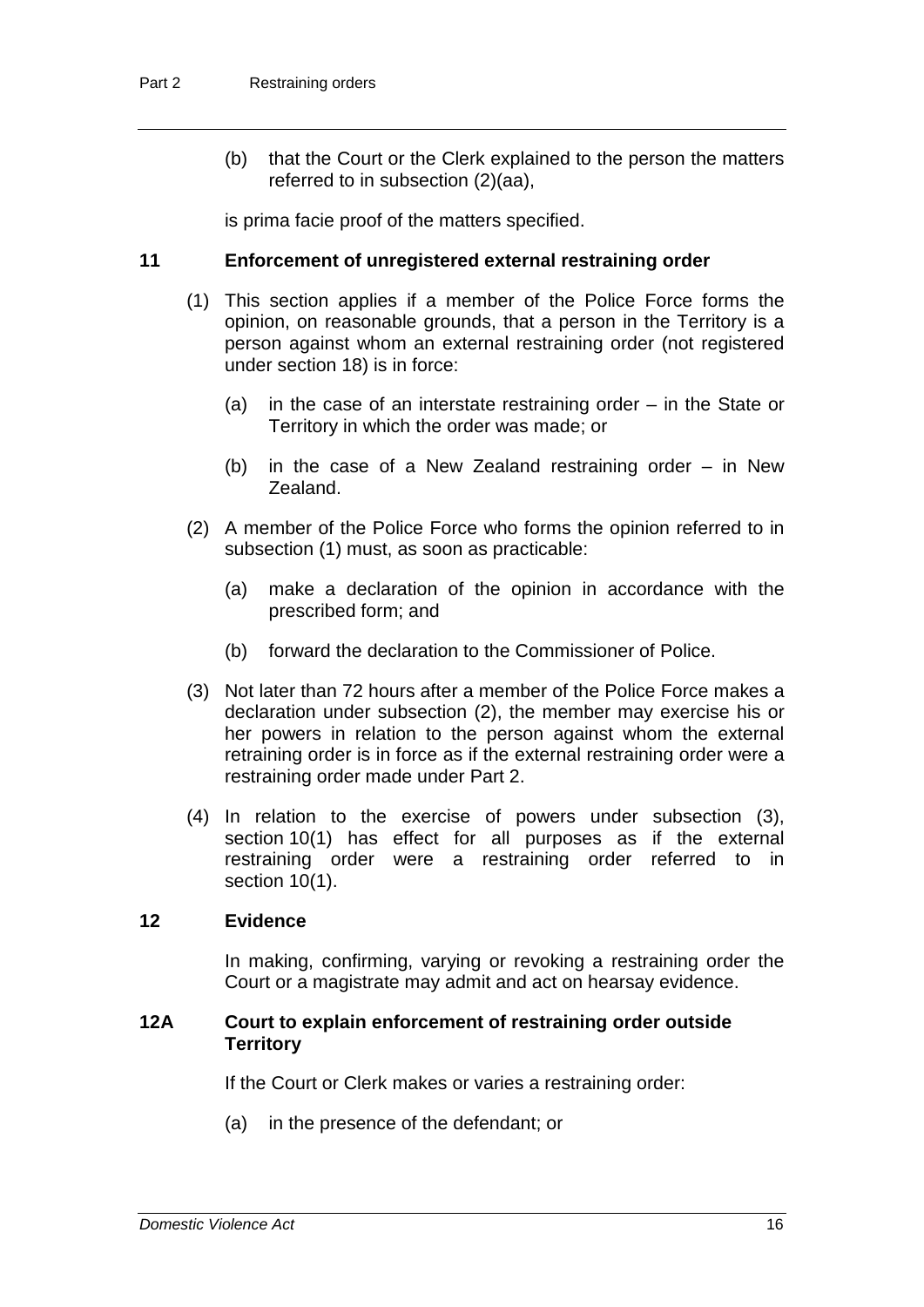(b) in the absence of the defendant but in the presence of the defendant's legal representative,

the Court or Clerk must explain to the defendant or legal representative (as applicable) that the restraining order may be registered and enforced, without notice to the defendant, in a State or another Territory of the Commonwealth or in New Zealand if there is a law in force in the relevant jurisdiction to provide for the registration and enforcement of restraining orders made under this Act.

#### **13 Court may order court to be closed**

The Court may, if it thinks fit, order that all or any persons (except the parties) shall go and remain outside and beyond the hearing of the Court.

#### **14 Order not to affect other liability**

A restraining order may be made or varied under this Act notwithstanding that a criminal proceeding has been commenced against the person against whom it is sought or made and the making or varying of an order under this Act does not, except as provided in this Act, affect the civil or criminal liability of a person against whom it is made in respect of the apprehended action of the person to which the order relates.

#### **15 Costs not to be awarded except in certain circumstances**

Costs shall not be awarded against an applicant in respect of the refusal of the Court to make or confirm a restraining order unless the Court is satisfied that the making of the application for the order was unreasonable and in bad faith.

#### **16 Protection of members of police force acting in good faith**

A member of the Police Force who makes an application under this Act or who represents another member of the Police Force at a hearing under this Act, and who acts in good faith and in the normal course of duty in so doing, is not liable in any civil action arising out of the conduct of the hearing.

## **Part 3 Recognition of external restraining orders**

#### **17 Application for registration of external restraining order**

(1) A person may apply to the Clerk for the registration of an external restraining order.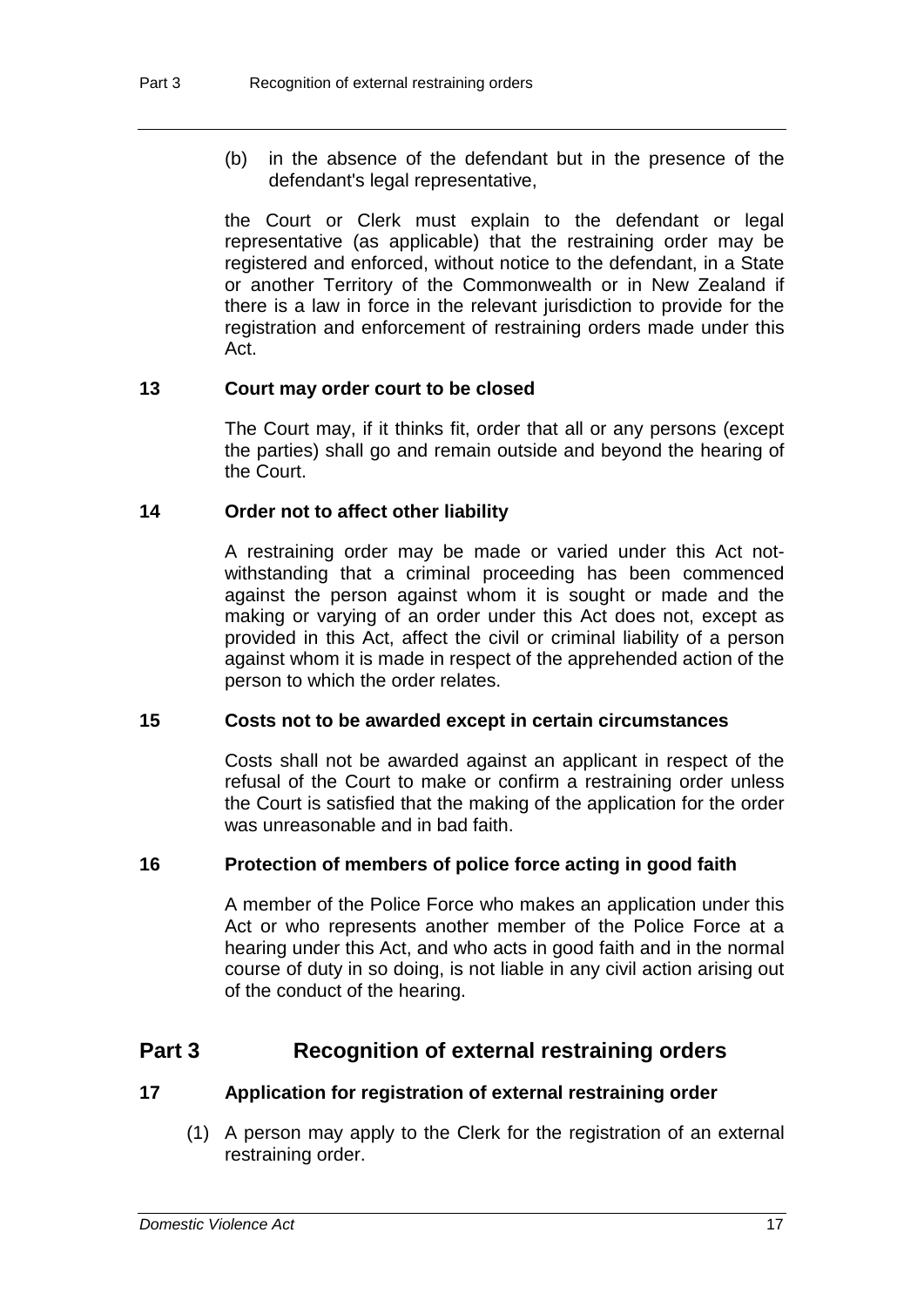- (2) An application under subsection (1) shall:
	- (a) be made in a form approved by the Clerk;
	- (b) be accompanied by a copy of the external restraining order; and
	- (c) be accompanied by such evidence of effective service of the external restraining order on the person against whom it was made as the Clerk considers appropriate.

#### **18 Registration of external restraining order**

- (1) On receipt of an application under section 17, the Clerk shall:
	- (a) register the external restraining order to which the application relates; or
	- (b) refer the external restraining order to the Court for adaptation and modification.
- (2) On the referral of an external restraining order under section (1)(b), the Court may make such adaptations and modifications to the order as the Court considers necessary or desirable for its effective operation in the Territory.
- (3) The Clerk shall register an external restraining order which has been adapted and modified under subsection (2).
- (4) On registering an external restraining order, the Clerk shall:
	- (a) provide the Commissioner of Police with a copy of the registered interstate restraining order; and
	- (b) notify the Registrar of the court which made the external restraining order that the order, or the order as adapted and modified, has been so registered.
- (5) Notice of the registration of an external restraining order shall not be served on the person against whom the order was made except where the person who applied for the registration has consented to that service.
- (6) A registered external restraining order is registered for the period during which the order, or the order as adapted and modified, is in force.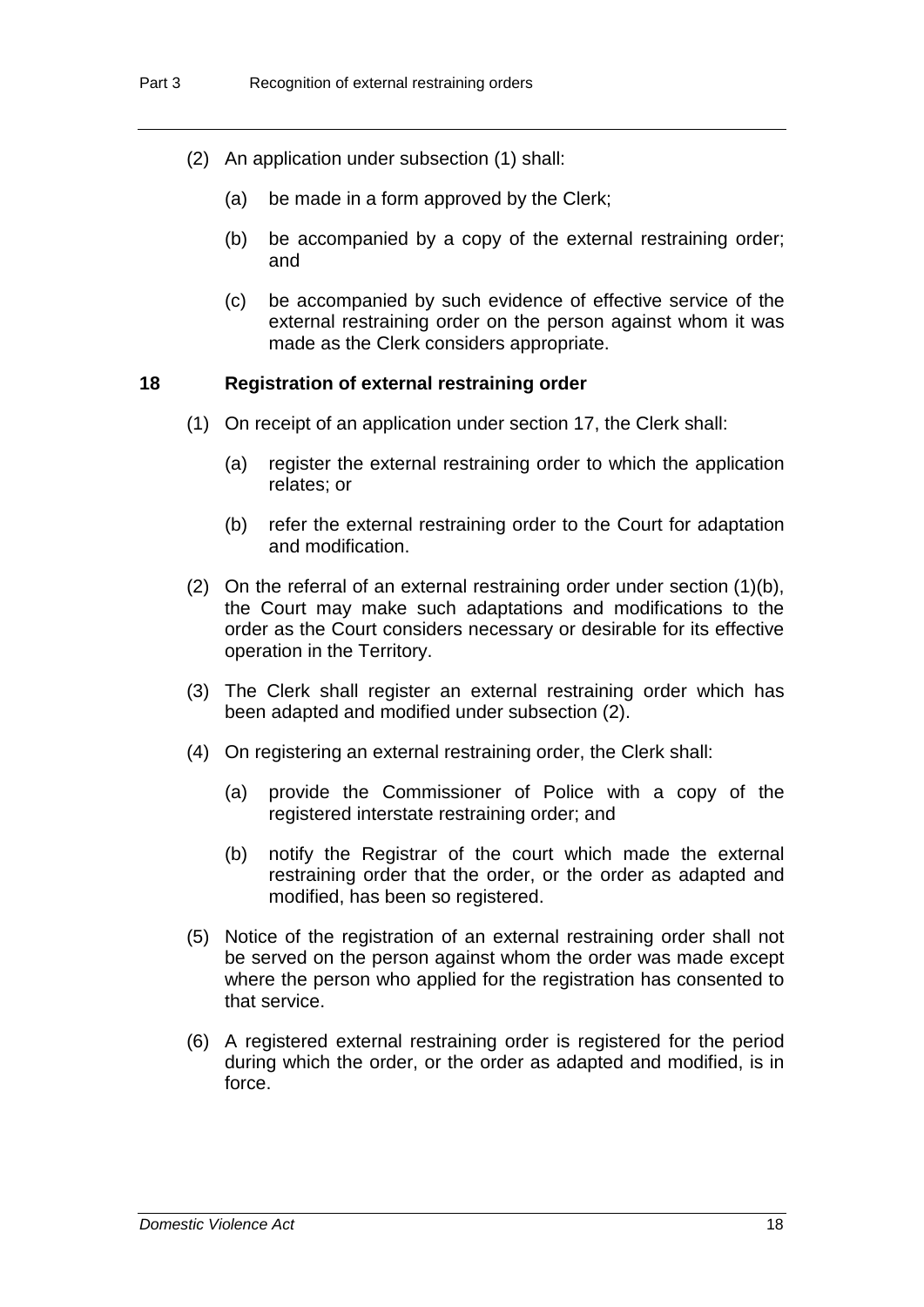#### **19 Effect of registration of external restraining order**

An external restraining order which has been registered under section 18:

- (a) has the same effect as a restraining order made under Part 2; and
- (b) may be enforced against a person as if it were a restraining order which had been made under Part 2 and as if a copy of the record of the order had been served on the person in accordance with section 10.

#### **19A Court not to vary registered New Zealand restraining order**

The Court must not vary:

- (a) a registered New Zealand restraining order as it applies in the Territory; or
- (b) the period during which a registered New Zealand restraining order has effect in its operation in the Territory.

#### **19B Variation of New Zealand restraining order of no effect in Territory**

(1) In this section:

*original order* means a New Zealand restraining order that is registered under section 18.

*subsequent order* means, in relation to an original order, the original order as varied by a court in New Zealand after the original order has been registered under section 18.

- (2) A subsequent order has no effect in the Territory unless it is registered under section 18 following an application made under section 17.
- (3) The registration of a subsequent order has the effect of revoking the original order.
- (4) An original order remains in force until:
	- (a) the expiry of the period during which it has effect in its operation in the Territory;
	- (b) it is revoked by virtue of subsection (3); or
	- (c) the cancellation of the registration of the original order under section  $19C(1)(a)$  or (c).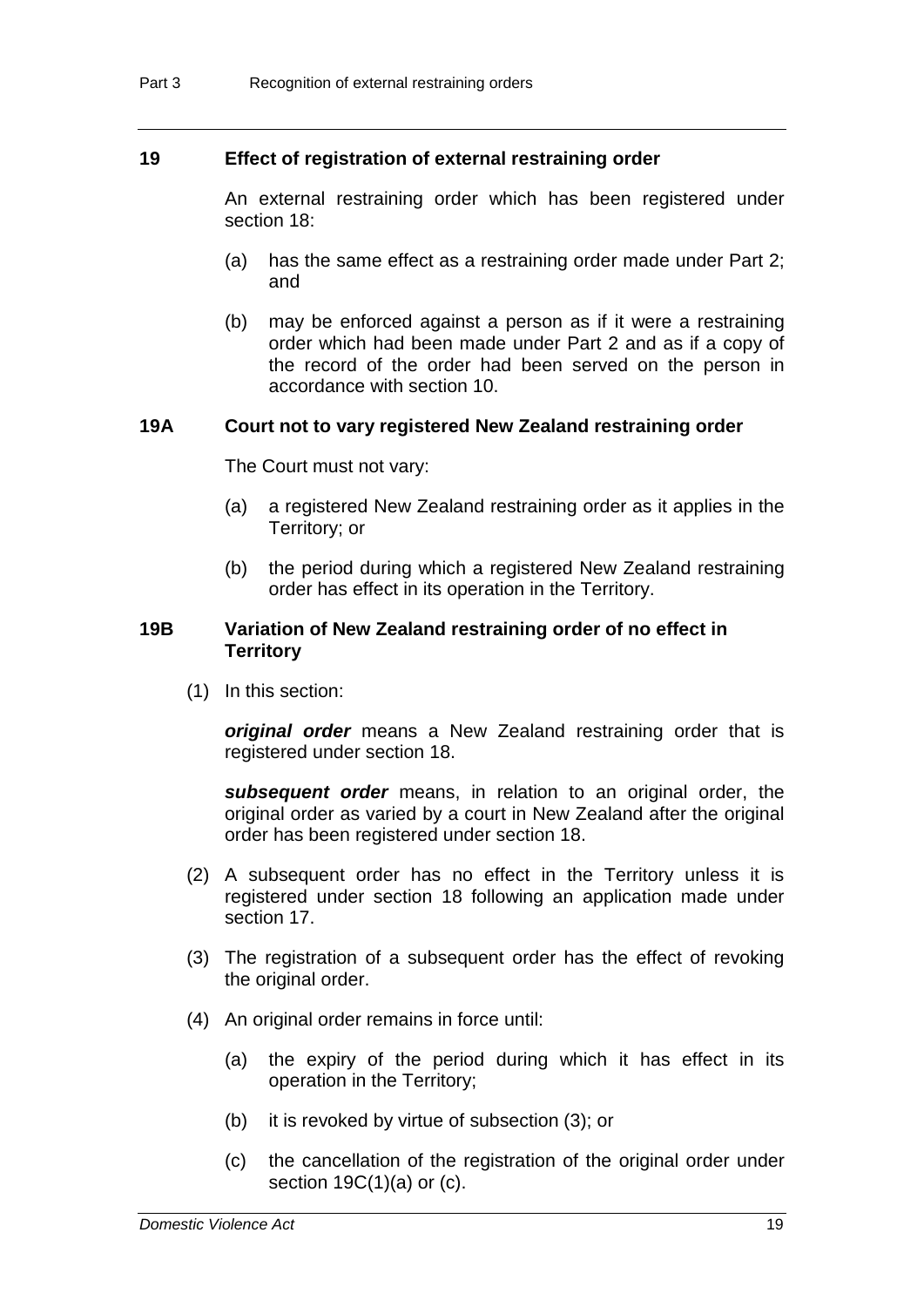#### **19C Cancellation of registration of New Zealand restraining order**

- (1) The Court must cancel the registration of a registered New Zealand restraining order if the Court is satisfied that:
	- (a) the New Zealand restraining order has ceased to have effect in New Zealand;
	- (b) the registered New Zealand restraining order has been revoked by virtue of section 19B(3); or
	- (c) a restraining order (other than an interim restraining order) has been made under section 4(1) or 6(3) in relation to:
		- (i) the person for whose benefit the registered New Zealand restraining order was made; and
		- (ii) the person against whom the registered New Zealand restraining order was made.
- (2) The Court may cancel the registration of a registered New Zealand restraining order on receipt of an application for its cancellation made by any of the following persons:
	- (a) a person who applied for the registration of the New Zealand restraining order;
	- (b) a person for whose benefit the registered New Zealand restraining order was made;
	- (c) a person against whom the registered New Zealand restraining order was made;
	- (d) a person granted leave by the Court to make the application.
- (3) An application by a person referred to in subsection 2(a), (b) or (d) may be heard and determined in the absence of the person against whom the registered New Zealand restraining order was made.
- (4) On the cancellation under this section of the registration of a registered New Zealand restraining order, the Clerk must give notice of the cancellation to the Commissioner of Police and the Registrar of the court that made the New Zealand restraining order.

#### **20 Variation, etc., of registered interstate restraining order**

- (1) In this section, *prescribed person* means:
	- (a) a person who applied for the registration of an interstate restraining order;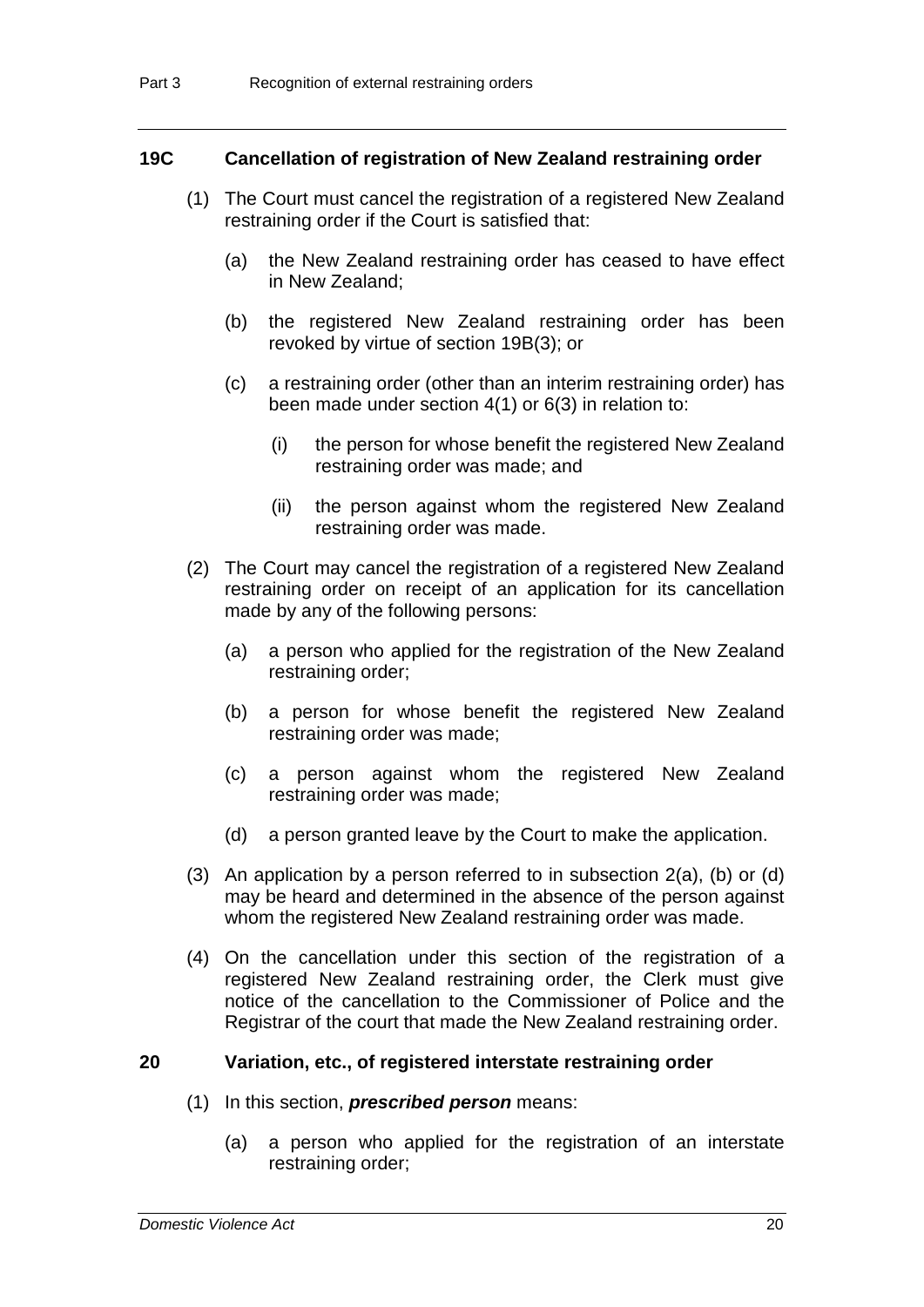- (b) a person for whose benefit a registered interstate restraining order has been made;
- (c) a person against whom a registered interstate restraining order has been made; or
- (d) a person whom the Court has granted leave to make an application under this section.
- (1A) If:
	- (a) an interstate restraining order is registered under section 18; and
	- (b) a court in the State or Territory in which the interstate restraining order was made varies or revokes the interstate restraining order,

the variation or revocation has no effect in the Territory.

- (2) A prescribed person may apply to the Court for one or more of the following:
	- (a) the variation of a registered interstate restraining order as it applies in the Territory;
	- (b) the variation of the period during which a registered interstate restraining order has effect in its operation in the Territory;
	- (c) the cancellation of the registration of a registered interstate restraining order.
- (3) On receipt of an application under subsection (2), the Court may do one or more of the acts specified in that subsection.
- (4) An application by a person referred to in subsection  $(1)(a)$ ,  $(b)$  or  $(d)$ may be heard and determined in the absence of a person against whom the registered interstate restraining order has been made.
- (5) A registered interstate restraining order varied under subsection (2)(a) or (b) is registered for the period during which the order, as varied, has effect in its operation in the Territory.
- (6) On the variation of a registered interstate restraining order or the cancellation of the registration of an interstate restraining order under this section, the Clerk must give notice of the variation or cancellation to the Commissioner of Police and the Registrar of the court that made the interstate restraining order.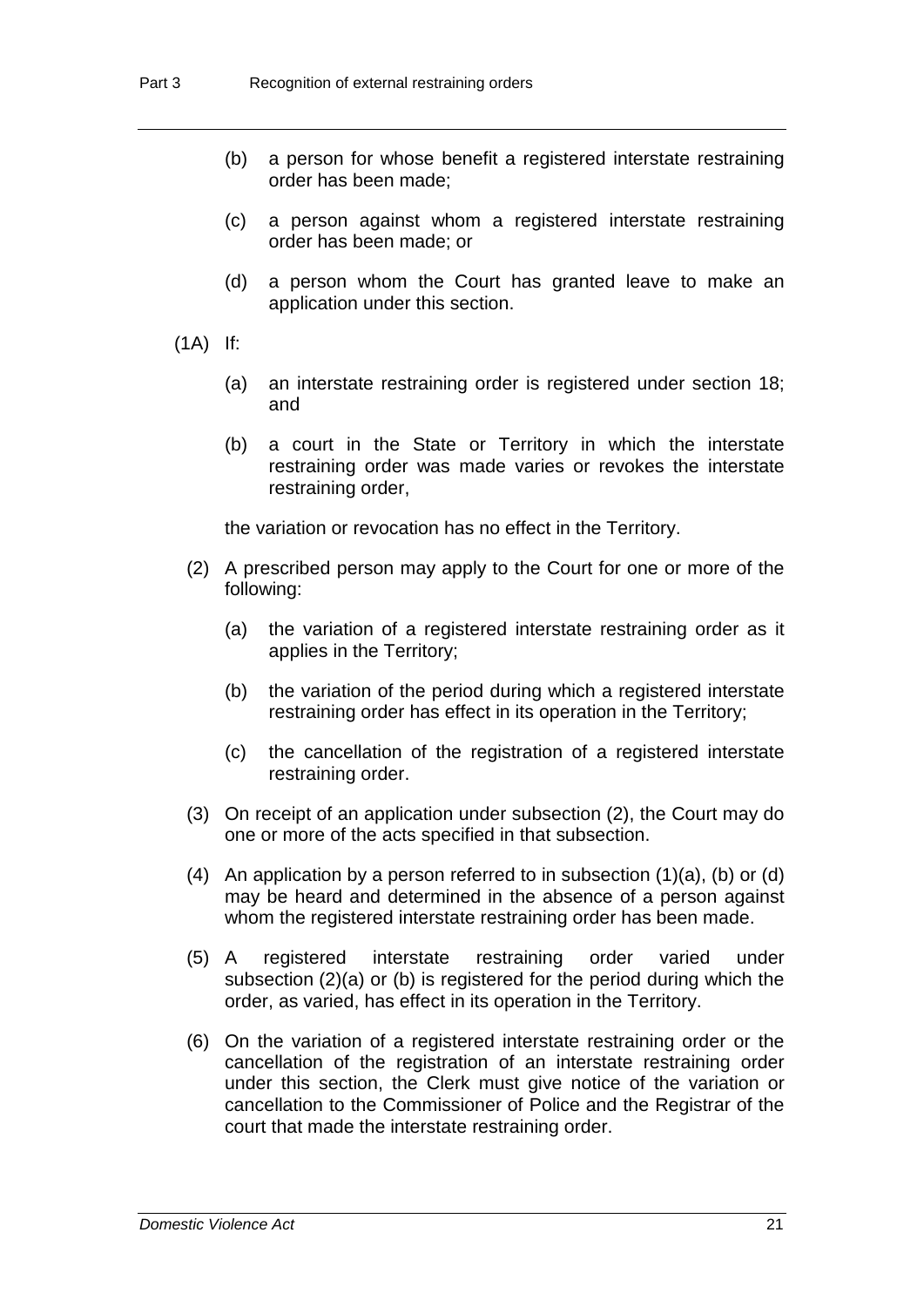### **Part 3A Miscellaneous**

#### **20A Regulations**

The Administrator may make regulations, not inconsistent with this Act, prescribing matters:

- (a) required or permitted by this Act to be prescribed; or
- (b) necessary or convenient to be prescribed for carrying out or giving effect to this Act.

#### **20AA Power to summon witnesses, require production of documents, &c.**

- (1) If it appears to the Court or the Clerk that a person is capable of furnishing information, giving evidence or producing documents that is or are relevant to an application under this Act, the Court or the Clerk may order a summons to be issued requiring that person to appear before the Court at a time and place specified in the summons and/or to appear and produce any such document in that person's possession or under his or her control.
- (2) A person who, without reasonable excuse, fails to comply with a summons under subsection (1) is guilty of an offence.

Penalty: \$2,000.

#### **20AB Chief Magistrate may make rules, &c.**

The Chief Magistrate may make rules and issue practice directions for the purposes of this Act, including, but not limited to, directions relating to the exercise by the Clerk of his or her jurisdiction under this Act.

#### **20AC Procedural directions**

- (1) The Court may give such procedural directions as it thinks necessary to ensure the fair and expeditious determination of an application including, but not limited to:
	- (a) directions in respect of the right of a party to an application, other than the defendant, to appear; and
	- (b) directions in accordance with subsection (2).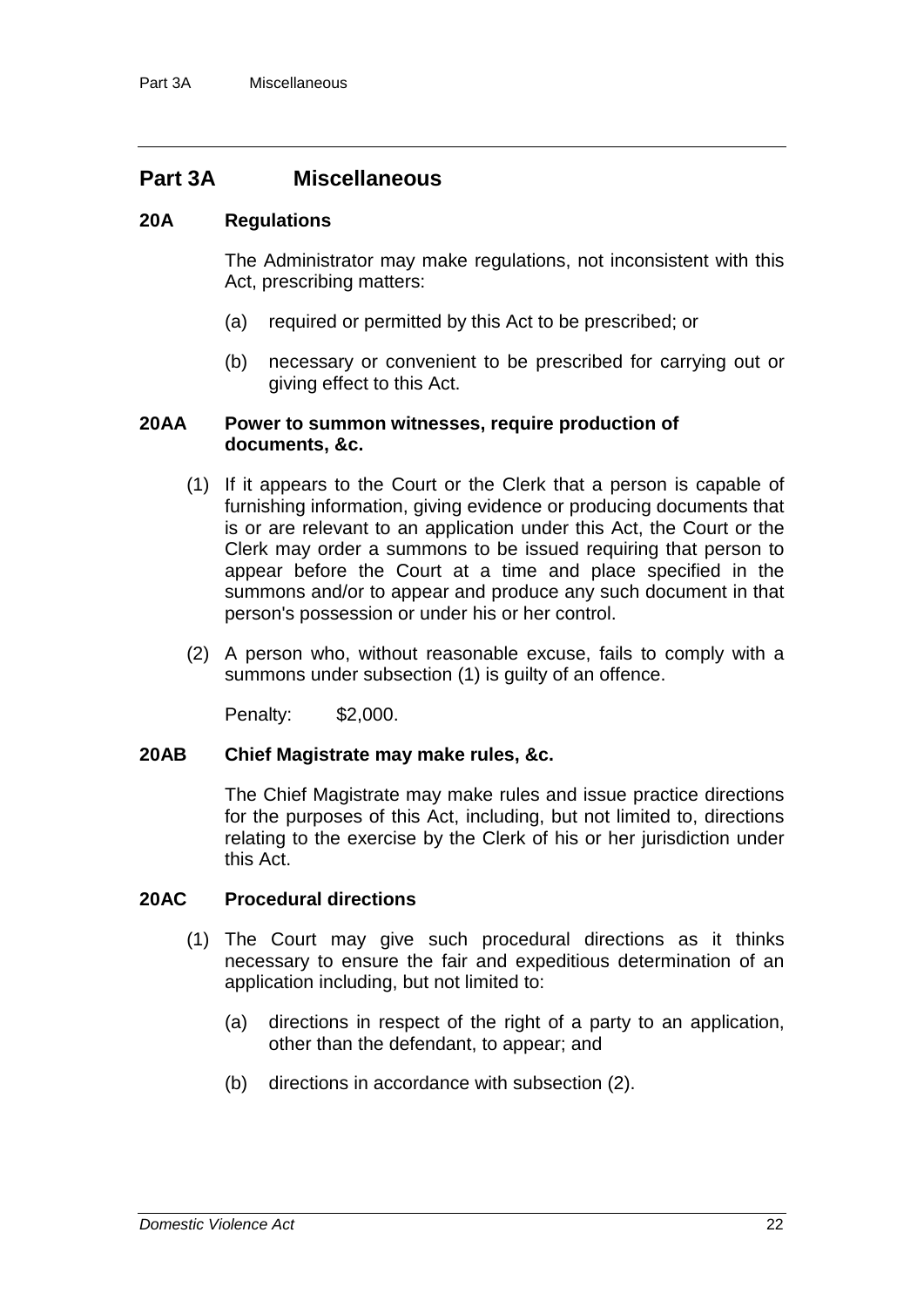(2) Notwithstanding that a person would not, except for this section, have legal standing to bring an action in his or her own right, the Court may give such directions as are necessary to enable a person seeking to make an application under this Act to do so.

#### **20AD Cross-examination by unrepresented defendant**

Notwithstanding any other law in force in the Territory, the Court may, of its own motion or on application by a party to a proceeding under this Act, where the Court is of the opinion that it is just or desirable to do so, order that in the examination of witnesses, a person against whom a restraining order is sought, or against whom a restraining order is in force, who is not represented by a legal practitioner:

- (a) is not entitled to cross-examine directly a person who is in a domestic relationship with him or her; and
- (b) shall put any question to the person who is in a domestic relationship with him or her by stating the question to the Court or another person authorised by the Court, and the Court or the authorised person is to repeat the question accurately to the person.

#### **20AE Unattested declaration of service**

- (1) Without prejudice to any other mode of proof, the service on a person of an order for the purposes of this Act may be proved by an unattested declaration of service in the prescribed form.
- (2) The Court may require the person making the declaration for the purposes of subsection (1) to be called as a witness, or may require further evidence of the facts.
- (3) A document purporting to be a declaration under this section shall, subject to subsection (2), be received in evidence in any court or legal proceeding as sufficient proof of the service of the order to which it relates, without proof of the signature or of the official character of the person or persons taking or signing it.
- (4) If any declaration made under this section is untrue in any material particular, the person wilfully making the false declaration is guilty of wilful and corrupt perjury, and is punishable accordingly.

#### **20AF Certain family law orders to be considered**

(1) A person applying for a restraining order or to vary or revoke a restraining order shall inform the Court, magistrate or Clerk to whom the application is made of any Division 11 contact orders,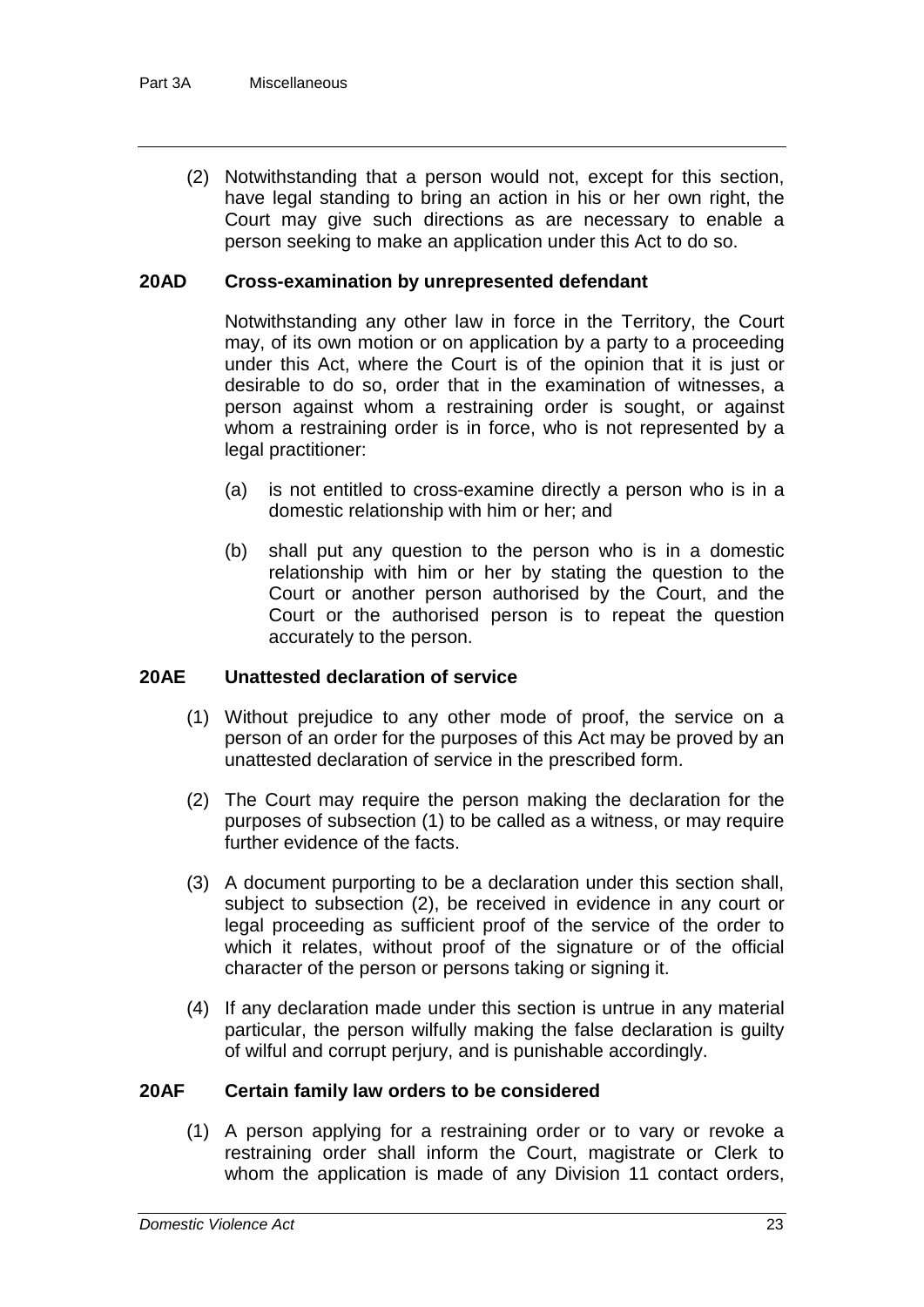within the meaning of Part 7 of the *Family Law Act 1975* of the Commonwealth, that the person knows to be in force in relation to the defendant to the application.

(2) An action of the Court, magistrate or Clerk is not invalid merely because of the failure of a person to provide information in accordance with subsection (1).

## **Part 4 Transitional**

#### **21 Transitional**

- (1) Where immediately before the commencement of this Act:
	- (a) there was in force an order under Division 8 of Part IV of the *Justices Act*; or
	- (b) an application had been made or a matter was in process under that Division and not disposed of before that commencement,

the order shall continue in force, or the application or matter shall be dealt with or shall proceed, as if it were made or commenced under this Act.

(2) Part 3 extends to an interstate restraining order made before the commencement of this Act.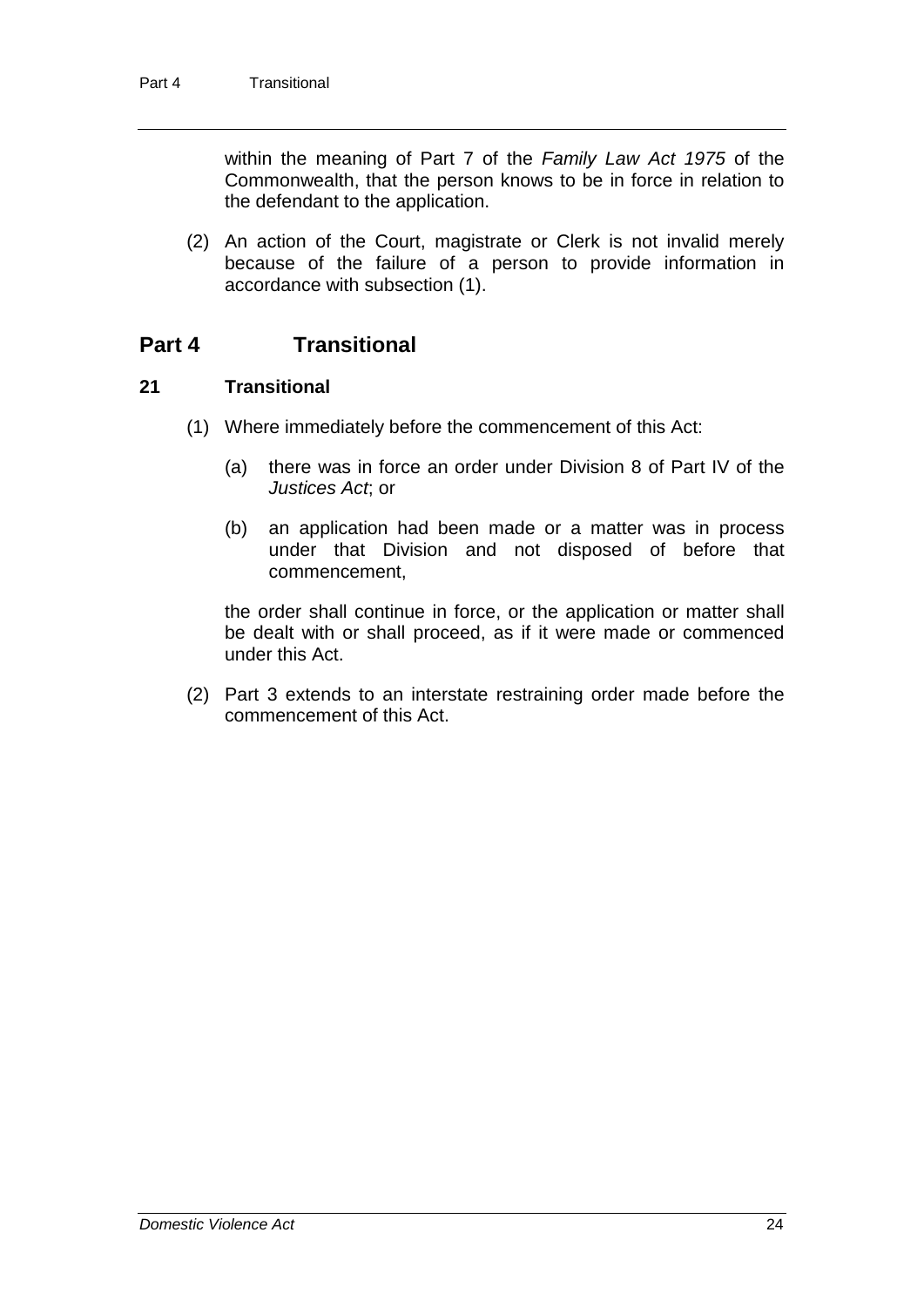#### **ENDNOTES**

**1 KEY**

Key to abbreviations

| amd = amended         |
|-----------------------|
| app = appendix        |
| $bl = by-law$         |
| ch = Chapter          |
| cl = clause           |
| div = Division        |
| exp = expires/expired |
| f = forms             |
| Gaz = Gazette         |
| hdg = heading         |
| ins = inserted        |
| It = long title       |
| nc = not commenced    |
|                       |

**amd = amended od = order app = appendix om = omitted pt = Part**  $\mathbf{r}$  = regulation/rule **cl = clause rem = remainder div = Division renum = renumbered exp = expires/expired rep = repealed f = forms s = section** *Gaz* **=** *Gazette* **sch = Schedule hdg = heading sdiv = Subdivision ins = inserted SL = Subordinate Legislation lt = long title sub = substituted**

#### **2 LIST OF LEGISLATION**

| Domestic Violence Act 1992 (Act No. 67, 1992) |                                                            |
|-----------------------------------------------|------------------------------------------------------------|
| Assent date 14 December 1992                  |                                                            |
| Commenced                                     | 1 January 1994 (Gaz G51, 22 December 1993, p 3)            |
|                                               | Domestic Violence Amendment Act 1993 (Act No. 36, 1993)    |
| Assent date                                   | 14 September 1993                                          |
| Commenced                                     | 14 September 1993                                          |
|                                               | Domestic Violence Amendment Act 1994 (Act No. 60, 1994)    |
| Assent date 24 October 1994                   |                                                            |
| Commenced                                     | 1 May 1995 (Gaz S17, 28 April 1995)                        |
|                                               | Domestic Violence Amendment Act 1996 (Act No. 57, 1996)    |
| Assent date 10 December 1996                  |                                                            |
| Commenced                                     | 1 January 1997 (Gaz S39, 19 December 1996)                 |
|                                               | Domestic Violence Amendment Act 1998 (Act No. 90, 1998)    |
| Assent date                                   | 11 December 1998                                           |
| Commenced                                     | 13 January 1999 (s 2, s 2 Sentencing Amendment Act (No. 2) |
|                                               | 1998 (Act No. 91, 1998) and Gaz G1, 13 January 1999, p 6)  |
|                                               | Domestic Violence Amendment Act 1999 (Act No. 40, 1999)    |
| Assent date                                   | 31 August 1999                                             |
| Commenced                                     | 13 October 1999 (Gaz G40, 13 October 1999, p 2)            |

#### *Statute Law Revision Act 2001* **(Act No. 3, 2001)**

| Assent date | 22 March 2001 |
|-------------|---------------|
| Commenced   | 22 March 2001 |

#### **3 SAVINGS AND TRANSITIONAL PROVISIONS**

s 12 *Domestic Violence Amendment Act 1999* (Act No. 40, 1999)